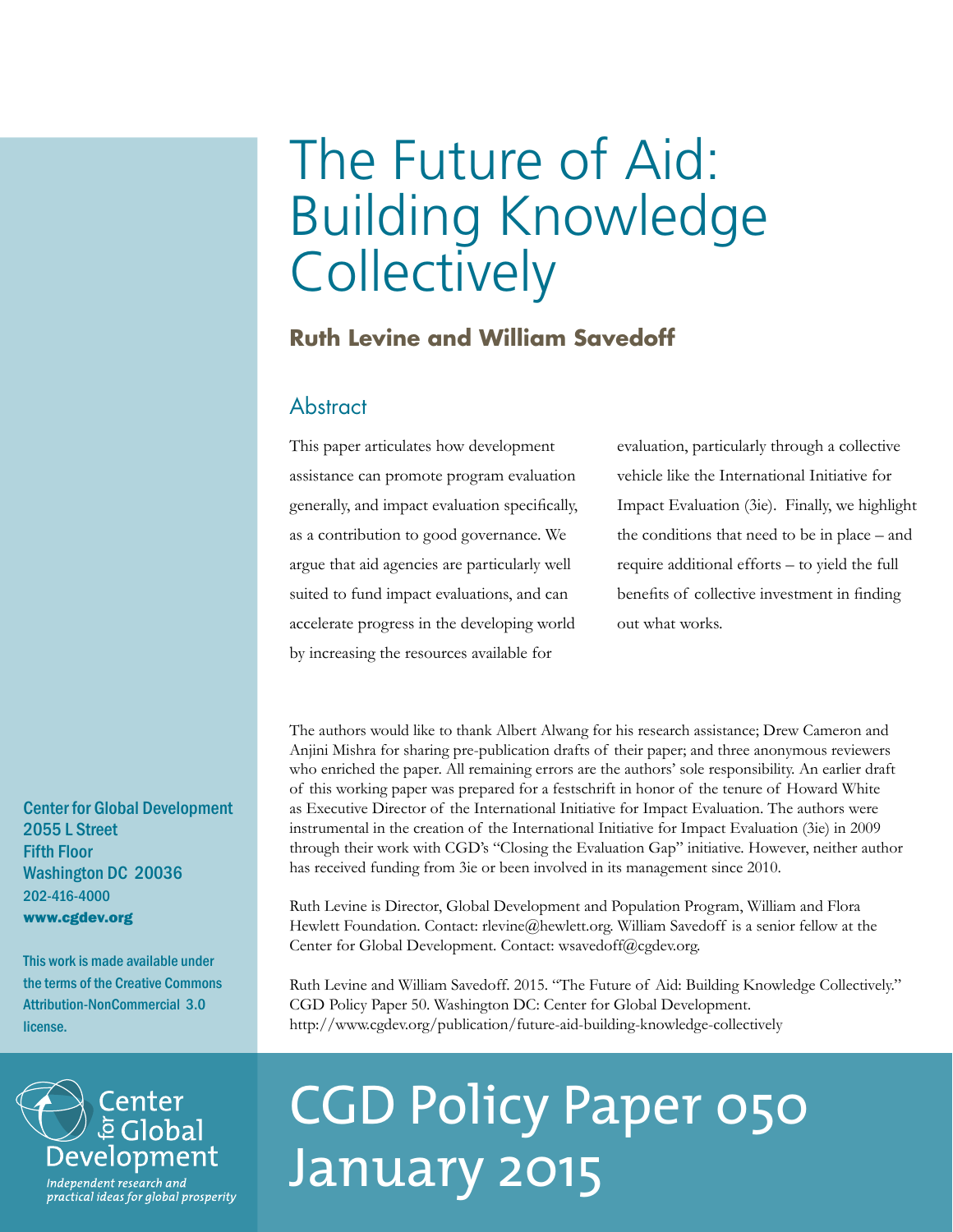### **Contents**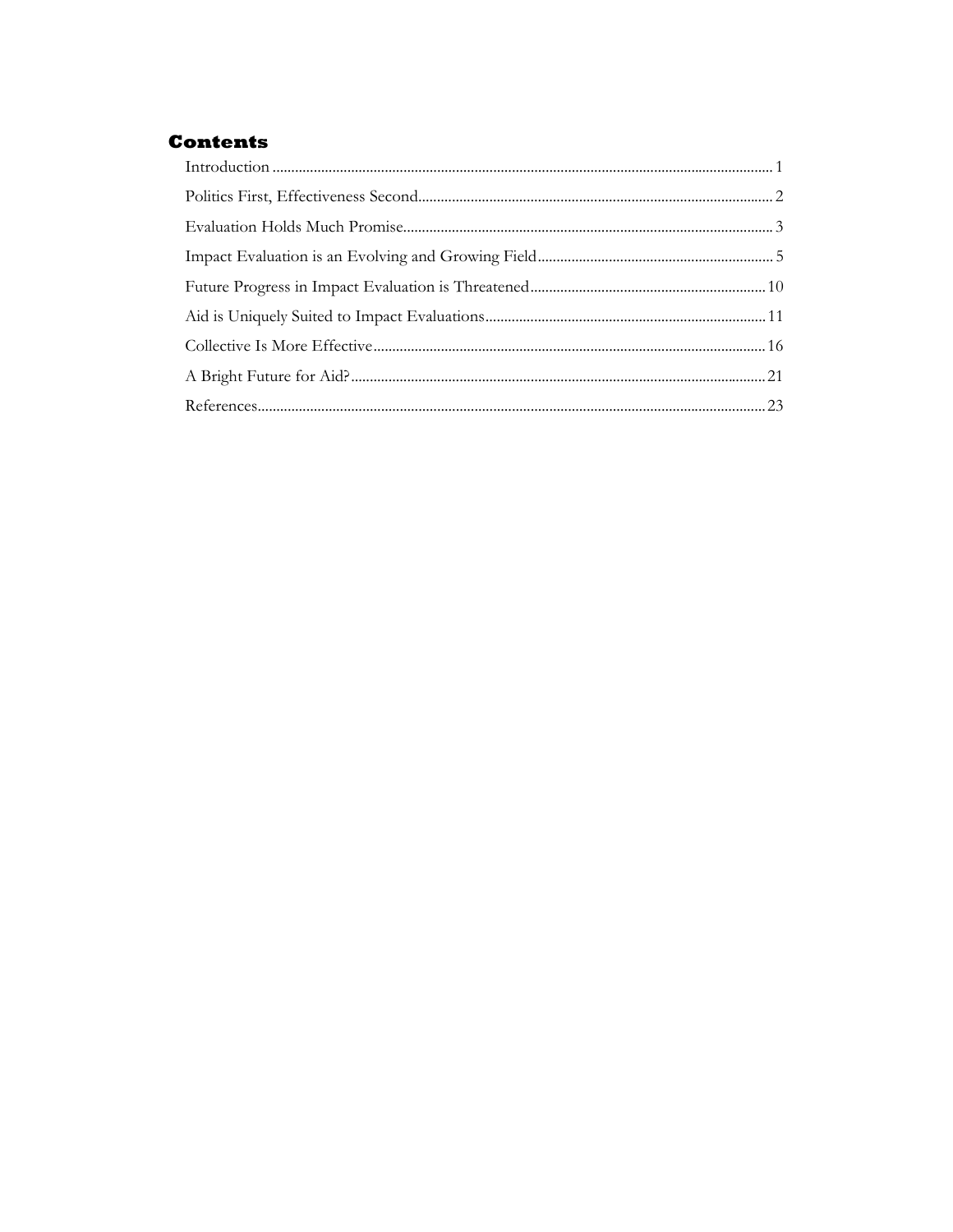#### **Introduction**

All governments face the same problem: how can they know whether the actions they take to benefit citizens are successful or are, instead, wasting tax dollars and slowing social and economic progress? Obtaining that knowledge is hard and often considered a quixotic ambition, particularly in the data-poor environments of many middle- and low-income countries. Taking time to learn how well government programs work has also been criticized as a technocratic sideshow to the main stage of politics.

The tide is turning, however. Throughout the world policymakers and citizens alike are recognizing that the very legitimacy of public sector institutions is jeopardized by their inability to demonstrate the positive differences they make and, when necessary, to change course to improve performance. Politicians are increasingly demanding "value for money," citizens have the ability to quickly and widely broadcast complaints against the State, and standards of openness and accountability are trending upward. Evaluating and using evaluation results are increasingly seen as activities that are as intrinsic to good government as transparency.

While the evaluation of public policies and programs relies on innovations and experiences developed over more than half a century (Rossi et al. 2003, pp. 9-20), in recent years researchers and practitioners have greatly expanded the application of new methods to program evaluation in low- and middle-income countries, seeing this as a fundamental tool for social progress. Building on experience in industrialized countries, academic researchers, government officials, individuals at bilateral and multilateral agencies and non-governmental organizations have promulgated innovative evaluation approaches that are appropriate for varied contexts in middle- and low-income countries. Contemporary leaders in South Africa, Mexico, Colombia, Brazil, Indonesia, Rwanda, Kenya and many other countries have committed to evaluation as an instrument of accountability to voters, and a means of fulfilling their executive responsibilities. By interrogating the effectiveness of efforts to prevent disease, improve learning outcomes, increase family incomes, and reduce gender bias, supporters of program evaluation are contributing both to improvements in specific interventions and to the larger cause of enlightened social and economic policy.

In this paper, we seek to articulate how program evaluation generally, and impact evaluation specifically, contribute to good governance – not as a replacement for politics, but as means of both learning and accountability. We then argue that institutions with the mandate to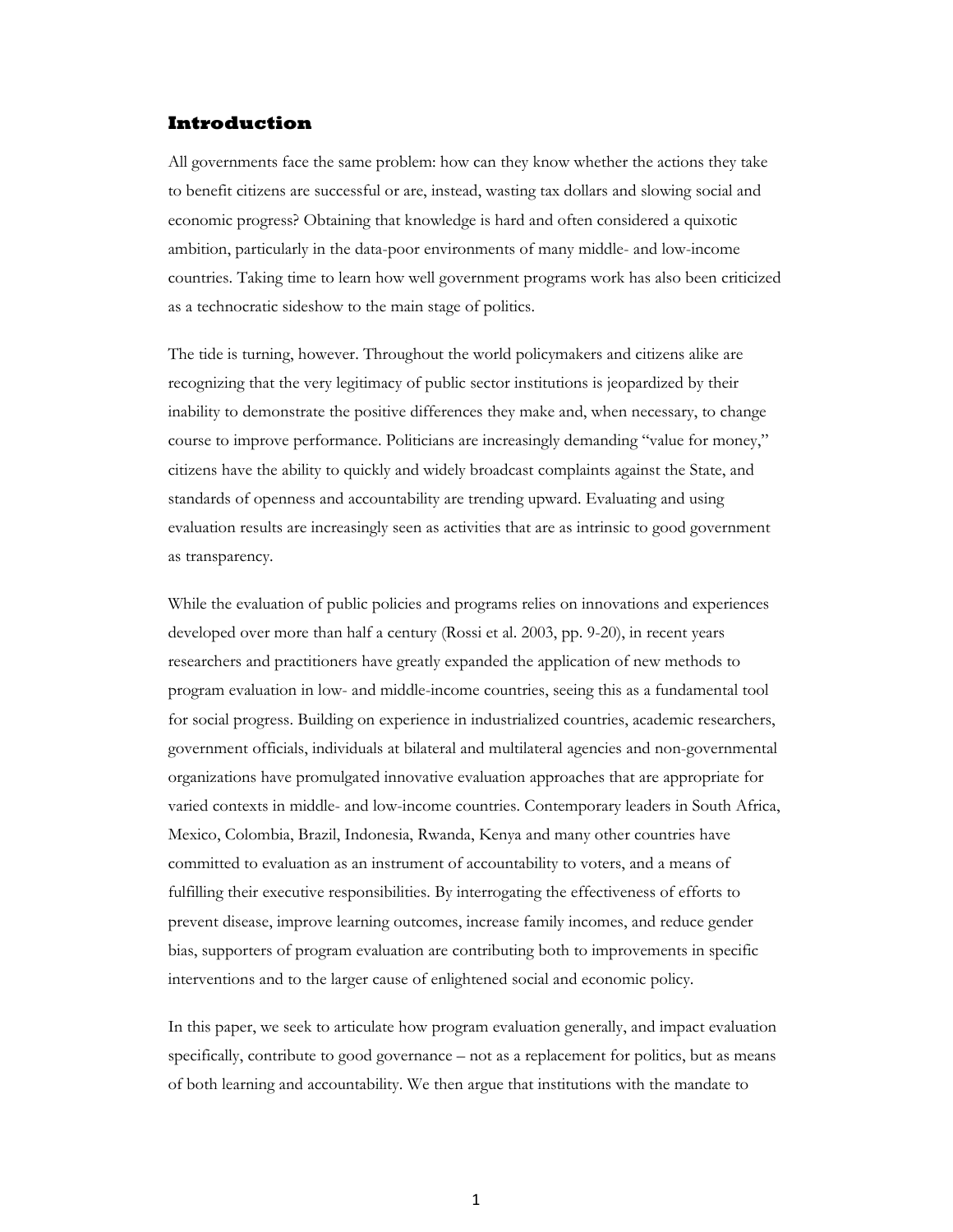accelerate progress in the developing world through foreign aid1 – aid agencies – are particularly well suited to fund impact evaluations. We argue, in fact, that funding policyrelevant impact evaluations through a collective vehicle like 3ie should be one of their *primary* activities. Finally, we highlight the conditions that need to be in place – and require additional efforts – to yield the full benefits of collective investment in finding out what works.

#### **Politics First, Effectiveness Second**

Core social choices are worked out in political processes, whether democratic or otherwise. Questions such as assigning priority to defending borders versus improving schools or building roads are answered through political negotiations that reflect collective values and power relationships. Despite efforts to override processes to arrive at a set of social choices – for example, by asserting a set of affirmative universal rights or by advocating "valueneutral" tools like cost-benefit analysis – government priorities are rightly established through the wonderful and messy human process referred to as "politics." Evidence, knowledge and technical expertise has its role to play in this process, but it is neither determinate nor sufficient. Rather evidence is itself contested in this forum but it does inform and shape debates.

Once these choices are made, the tasks facing governments are how to design, fund and execute often massive public programs that are aligned with those priorities, and then to measure progress against expectations. Governments have to sort out how to identify and reach target populations, how to set benefit levels, how to deliver services of high quality but affordable cost, and many other tricky issues for which there is no recipe or playbook. In the education sector, for example, one political administration may wish to expand the role of private providers while another may seek to universalize and improve public education. While the agendas differ, they both imply a need to figure out how to use public dollars and policies to achieve the goals. It is at these stages that technical, empirical tools have more direct benefit, influencing managerial choices, regulatory decisions, and policy design.

1

<sup>&</sup>lt;sup>1</sup> In this paper, we use "foreign aid" to mean the financing provided by members of the OECD/Development Assistance Committee. This also includes grant-type funding from the World Bank and other multilateral development banks. While we do not explicitly discuss the features of funding from private foundations, most of the same arguments apply. We do not cover financing through loans provided by the World Bank or other multilateral development banks, although a case could be made that these could and should be used, in part, to support impact evaluation if other resources were not available.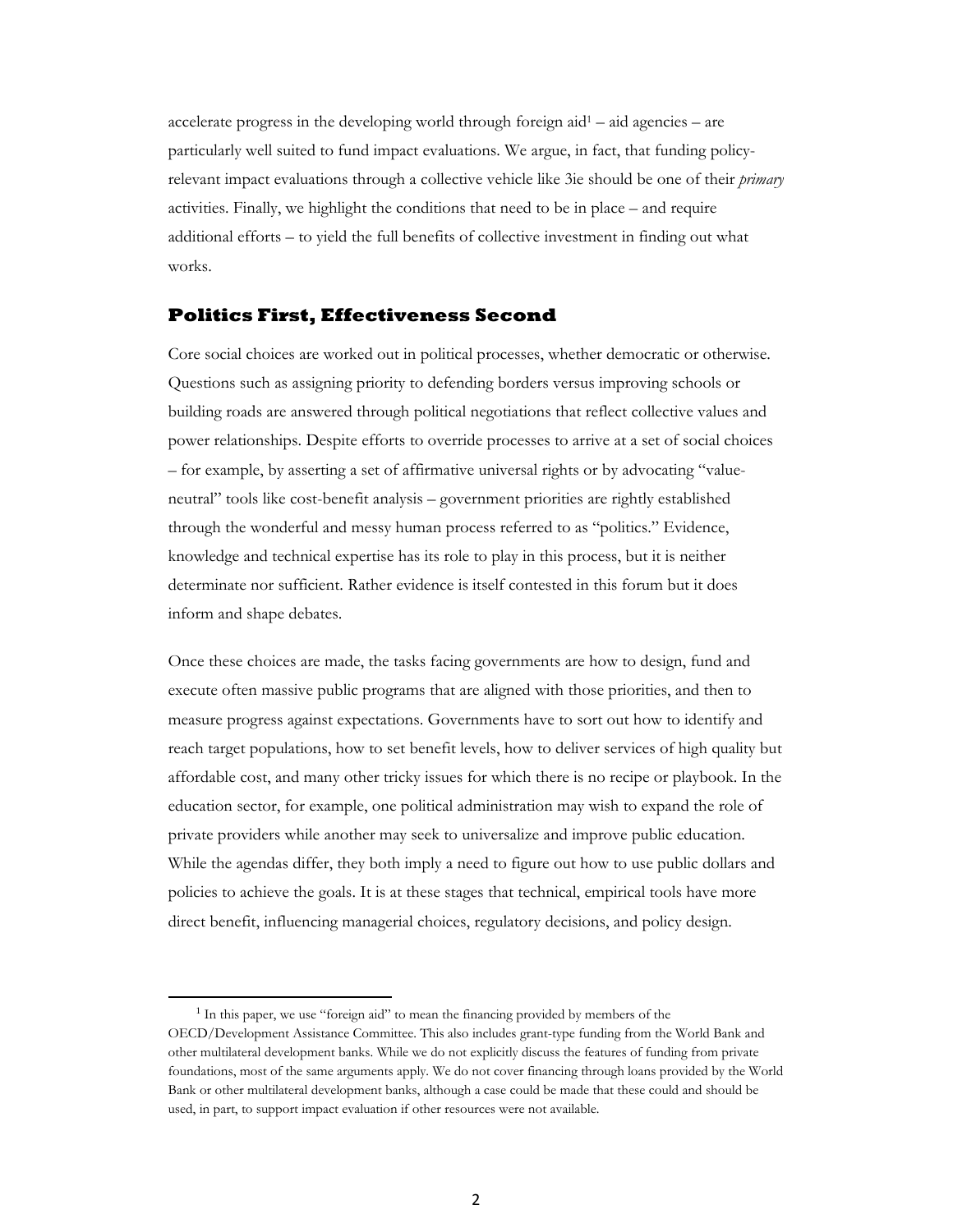While all of the technical tasks are difficult, perhaps the most difficult to undertake in a systematic and sustained manner is the measurement of progress. Yet without it, the public sector perpetually lacks the information required for improving program design; has difficulty sustaining support from constituents when opposition emerges; and finds implementation bottlenecks challenging to overcome.

The problem of measuring what matters, faced by governments of all countries, is particularly important to solve in middle- and low-income countries. With vastly more needs than domestic (plus donor) funding can meet, with weak and unreliable official statistics, and with severely limited technical capacity within government agencies, policy makers in developing countries typically operate in the dark. Yet the stakes are extraordinarily high. An inability to know what's working is very costly, resulting in scarce funding and political capital being wasted on ineffective if well-intentioned schemes.

#### **Evaluation Holds Much Promise**

In many developing countries, so little attention has typically been given to empirical information and technical considerations that the design or modification of health, education and anti-poverty programs is influenced by the latest ideas from consultants sent by donor agencies; by improvised adaptation of efforts in neighboring countries; or by guesswork. The opportunities for false assumptions and self-interest to affect program design and implementation are manifold.

Public officials are not the only ones who operate in the dark or on the basis of the limited signs of success or failure that they can observe directly. Citizens are similarly constrained. Other than public budget information – which is increasingly available to the public thanks to the "open budgets" movement – citizens and the groups that organize on their behalf have few sources of information about how well or poorly government programs are being implemented. They have almost no information about the effect of government programs on outcomes such as improvements in health within disadvantaged communities, reductions in sexual violence, improvements in the ability of school age children to read and write, increases in the income of women in poverty, or improvements in the productivity of smallscale farmers receiving seed, fertilizer and training. Without such information, they are lacking crucial facts that could inform their votes or citizen action.

This is where many types of program evaluation demonstrate their value. Program evaluation includes dispassionate assessment of whether a program was implemented as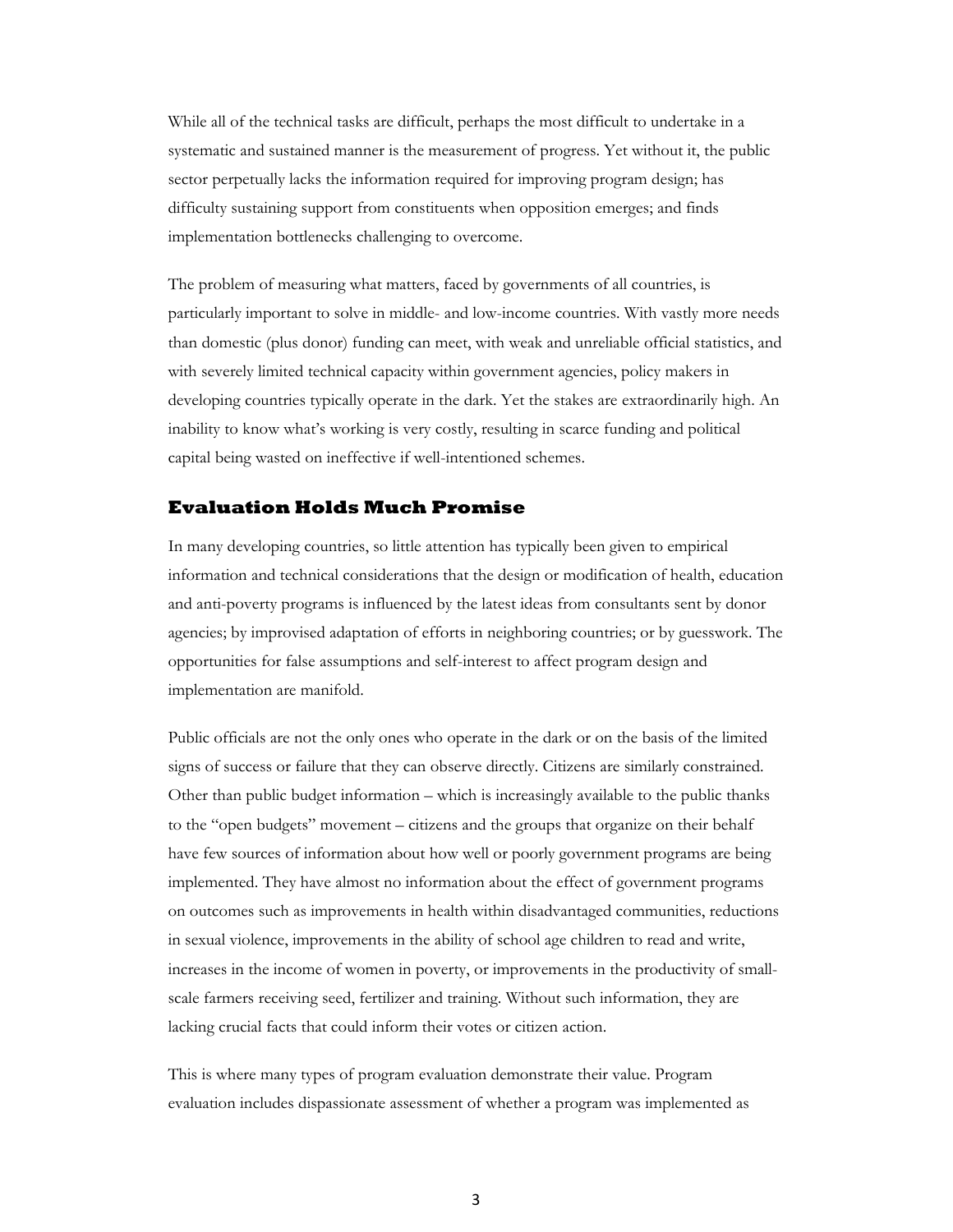designed. Rigorous factual analysis can detect how many seemingly well-designed programs lose their way in basic implementation (White 2009). This might include, for example, situations in which the beneficiaries are not identified well, the staff are poorly trained, or supplies are stuck at the port of entry. A central task of examining the effectiveness of government programs is to simply answer the question: Was the program implemented as designed? If not, why?

In Kenya, for example, a World Bank-financed project sought to improve agricultural extension practices, and yet the evaluation found little change in what extension agents were doing during the project lifetime; only 7 percent of participating farmers had the amount of contact with extension agents that the project design had anticipated. In Bangladesh, most of the women and children who were supposed to receive supplementary feeding in a large nutrition program did not. This type of execution failure is prevalent, and can be detected with basic program evaluation methods that track actions to see whether implementation occurred as planned (White 2009).

In addition to identifying execution failures (and successes), program evaluation can provide valuable information about the cost of interventions and targeting strategies and the system outputs (such as the number of trainees or the number of women with access to savings accounts). It can shed light on institutional strengths and weaknesses that influence the ultimate sustainability of any effort. It can reveal the meaning and interpretation of change as experienced by beneficiaries themselves.

Evaluations which assess execution, operations, costs, strategies, institutional development, and meaning all answer important questions. Another set of fundamental questions relates to impact in terms of outcomes. These questions are:

- Did the program, when implemented as designed, improve outcomes?
- Were the gains large enough to be worth the cost? and
- Are the gains larger than would have been produced with alternative ways of using the same resources?"

These questions, important as they are, are rarely answered. Each hinges on an ability to measure the net impact of a particular program on a defined set of outcomes at the individual and/or community level. Furthermore, the usefulness of answering these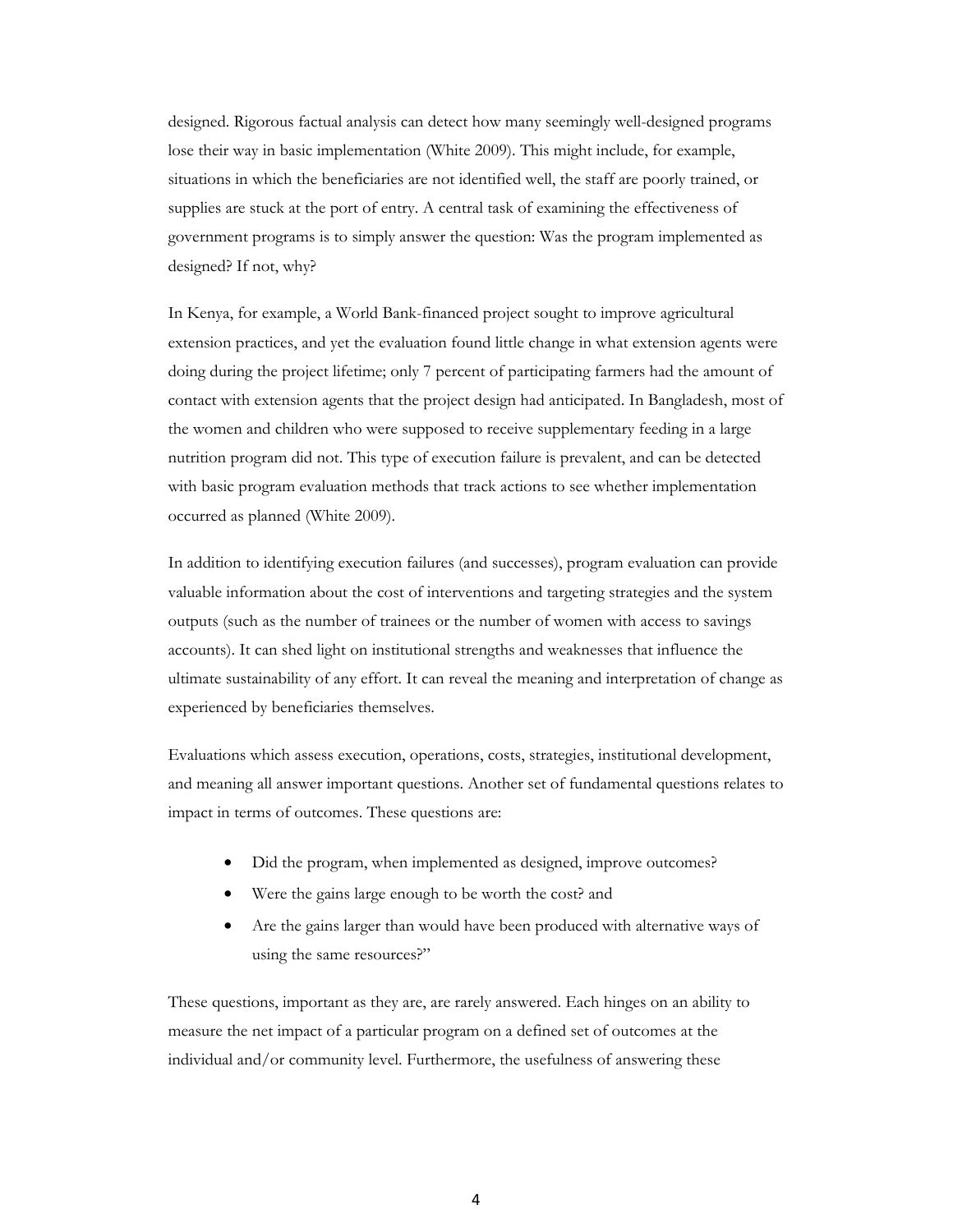questions for a particular program is limited unless situated within a larger body of evidence from which to assess the reliability of findings and compare the program with alternatives.

#### **Impact Evaluation is an Evolving and Growing Field**

In 2006, the Center for Global Development Evaluation Gap Working Group pointed out in its report, *When Will We Ever Learn: Improving Lives through Impact Evaluation* (2006), that evaluations of the impact of both government and donor-funded programs had been systematically underfunded despite their potential utility (Evaluation Gap Working Group 2006). The working group cited three main reasons for this: a classic "public goods" problem, in which the benefits of the investment by a few would accrue to many others; the imperative to get programs implemented rather than to take the time to build in evaluation; and the difficulty of large bureaucracies to take in and act on news about disappointing results.2

Although many of the reasons for underinvestment in high-quality, relevant impact evaluation persist, much has been achieved since 2006. Improvements include better methods, broader application across sectors and topics, accumulation of bodies of evidence rather than isolated studies, and the production of systematic reviews that have the potential to provide balanced guidance to the policy community.

The evaluation of impact is methodologically ambitious, because it requires estimating what would have been observed in the absence of an intervention, in addition to what is actually observed. Only rarely is it possible to judge the net effect of an intervention on outcomes based solely on data collected at a project's conclusion. Instead, researchers and practitioners try to compare outcomes before and after an intervention or analyze cross-sectional data that includes participants and non-participants. In certain contexts, these approaches are effective; but for a large range of programs they are unable to account for other factors that may be driving change. Some more advanced statistical methods that used to estimate the difference between what happened and what might otherwise have happened include instrumental variables, difference-in-differences, matching, and regression discontinuity. Qualitative studies which gather data from non-participating individuals or organizations are

 $\overline{a}$ 

<sup>&</sup>lt;sup>2</sup> Other reasons proposed to explain the underinvestment in impact evaluations include that "it pays to be ignorant" (Pritchett 2002) and that charitable motives and national political interests are of greater significance than aid effectiveness to policy decisions (Gaarder and Bartsch 2014).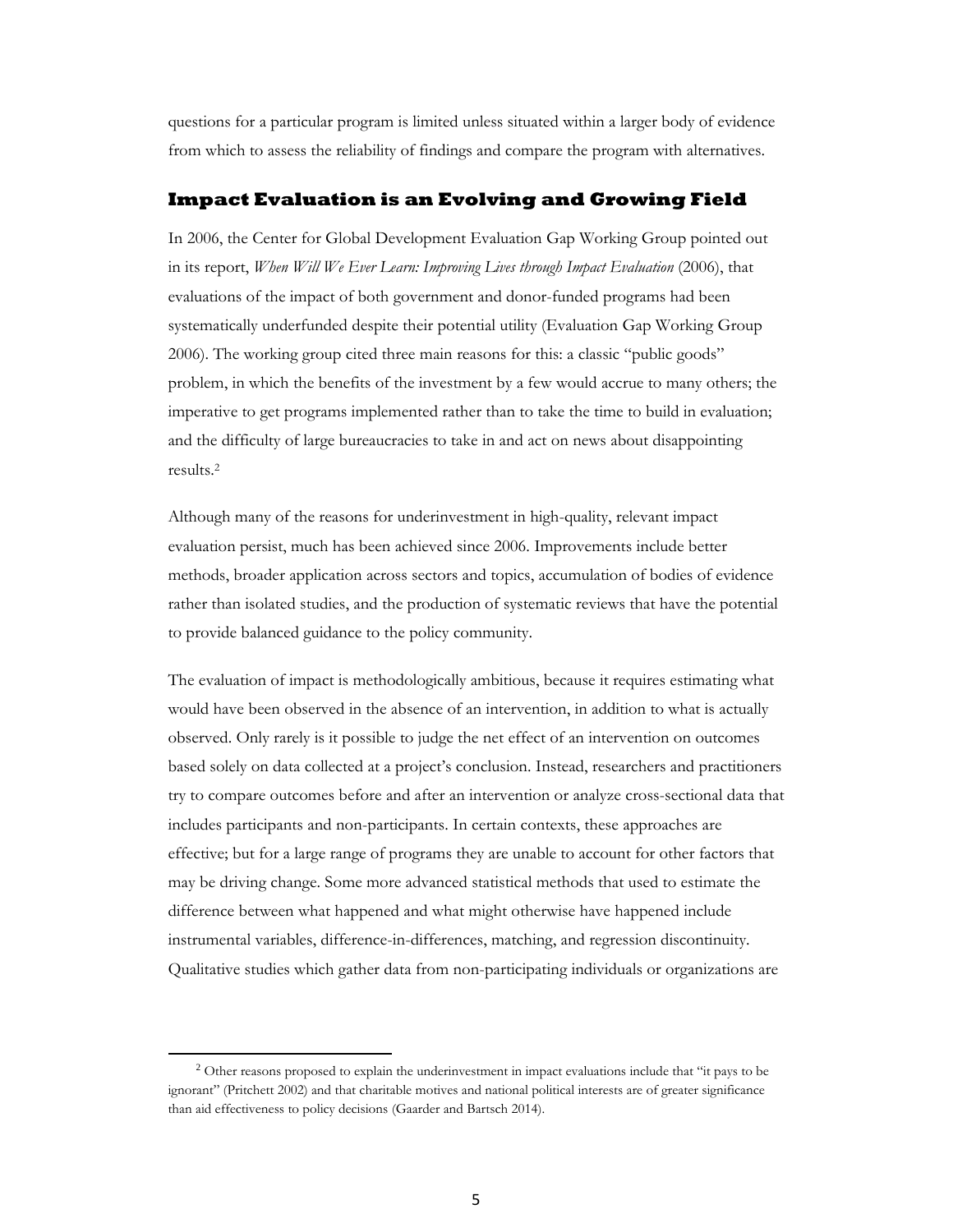similarly engaged in extracting information that is used to account for confounding factors (Rossi et al. 2003).

A large part of the recent growth in impact evaluation has been spurred by advances in using methods derived from research on the effectiveness of medical interventions. Development economists have adapted randomized control trial methods to compare health, education, behavioral and economic outcomes among those exposed to or participating in an intervention with outcomes in a similar group of individuals not exposed or participating (White 2013). Field trials, however, operate in a far messier environment than many clinical trials testing a drug against placebo or an alternative therapy. In response, the growing impact evaluation community has, over the past decade or so, developed creative yet rigorous ways to randomize the individuals or geographic areas to which a program is extended (De Allegri et al. 2008); integrated assessment of the quality or intensity of program implementation into the evaluation design (Garbarino et al. 2009); tested ways to shorten the time spent on evaluating impact (Cody and Asher 2014); conducted evaluations in the context of multiple demographic surveillance sites (LSHTM 1979-Present); compared findings from experimental and quasi-experimental methods (Bifulco 2012); and pursued "variation in treatment" rather than solely "with/without" designs, to yield more policyrelevant findings (Schochet et al. 2014). While the methodological challenges are far from being solved, impact evaluation has proven to be a field that innovates quickly, and adopts new solutions as they are developed.

Since 2006, the impact evaluation community has also demonstrated a boldness of ambition in its choice of subject matter. Early applications of impact evaluation focused primarily on health and education outcomes that had reasonably standard definitions and could be measured and compared at the individual level. Today, impact evaluators using both random assignment and non-experimental methods routinely tackle an extraordinarily broad array of topics: gender-based violence (Kiplesund and Morton 2014), road traffic accidents (Habyarimana and Jack 2009), forest preservation (Hatanga 2014), corruption (Zamboni and Litschig 2013), trauma following rape (Bass et al. 2013), savings behavior (Karlan and Goldberg 2007), income gains (Haushofer and Shapiro 2013), women's empowerment (Beaman et al. 2009-2011), teacher absenteeism, health worker performance and health outcomes (Basinga et al. 2011), accountability through citizen action (Results for Development 2013) and many more.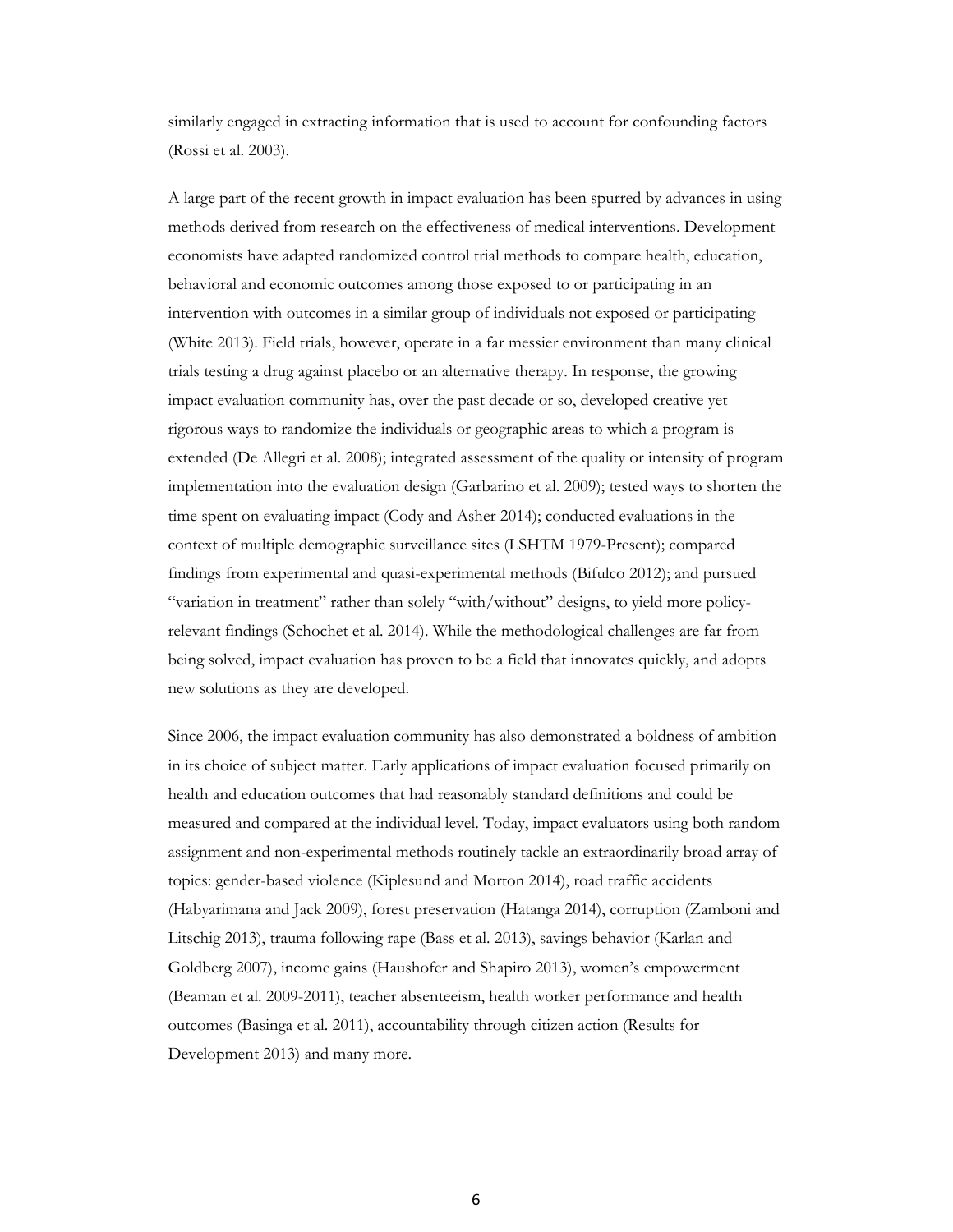An important although hidden benefit of the forays by impact evaluators into domains in which the outcomes are very difficult to measure is the conceptual clarity they have fostered. Merely being engaged in an impact evaluation requires that, from the outset, program designers and implementers can clearly articulate what they are trying to achieve. Rather than being able to say that they are "addressing gender inequality," for example, they must be able to identify the hoped-for changes that can be directly observed or on which people can report in a valid and reliable way. The work of the World Bank's Gender Innovation Lab represents an example of the contribution impact evaluators can and do have on fostering intellectual discipline in fields that otherwise might lean toward expert judgment rather than reproducible measurement.

Beyond methods and scope, in recent years the impact evaluation community has simply been very busy doing impact evaluations. A forthcoming study from researchers at 3ie has the most complete database of published impact evaluations available and it finds that as recently as 1995, fewer than 10 studies of developing country policies were published each year (See Figure 1). That number has grown rapidly, with more than 300 studies coming out annually (Cameron and Mishra 2014). The Abdul Jameel Latif Poverty Action Lab (JPAL) and Innovations for Poverty Action (IPA) are relatively new research centers dedicated to conducting impact evaluations and in 2014 they listed 567 and 220 ongoing studies, respectively. Other research centers have substantially increased their impact evaluation work, whether older ones like the International Food Policy Research Institute or newer ones like the Peruvian think tank GRADE.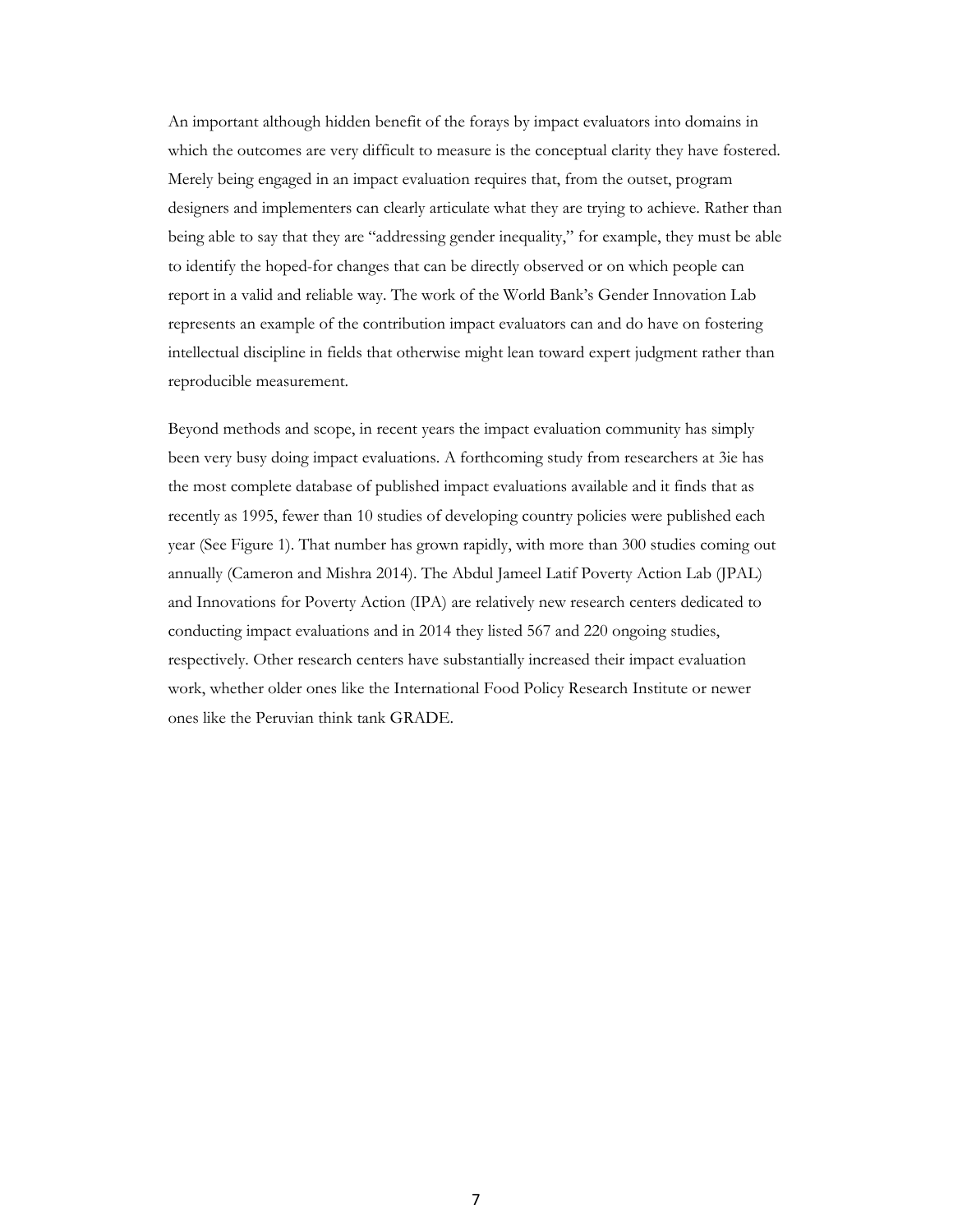**Figure 1. Impact Evaluations Published Per Year, 1981-2012** 



*Source*: Reproduced from Drew Cameron and Anjini Mishra. 2014.

Many agencies are involved in funding or commissioning this work. Since it started in 2009, 3ie has awarded 131 grants for impact evaluations (3ie 2014), 19 of which are now publicly available. The World Bank completed an average of 57 impact evaluations each year from 2005 to 2010 (IEG 2012). Just one of its initiatives, Development Impact Evaluation (DIME), has 131 studies in its working paper series of which 31 were added in 2013 (World Bank 2014). Spain contributed more than \$13 million to the Spanish Investment Impact Fund (later renamed the Strategic Impact Evaluation Fund – SIEF) and the United Kingdom has contributed more than \$40 million to impact evaluation work just on the basis of contributions to SIEF and 3ie. The Bill & Melinda Gates Foundation contributed about \$45 million to 3ie from 2009 to 2014 in addition to other similar research that it supports through direct contracting or other institutions. Organizations as varied as Care, the International Rescue Committee, the Nike Foundation, the Inter-American Development Bank, the US Agency for International Development and the Asian Development Bank are implementing plans to increase support for and use of impact evaluations. This represents a substantial growth in funding for impact evaluations – perhaps as much as US\$50 million a year – but it is still extremely small relative to the range of programs in developing countries which are being financed through foreign aid (more than US\$100 billion each year) and through domestic developing country budgets, which are measured in trillions of dollars.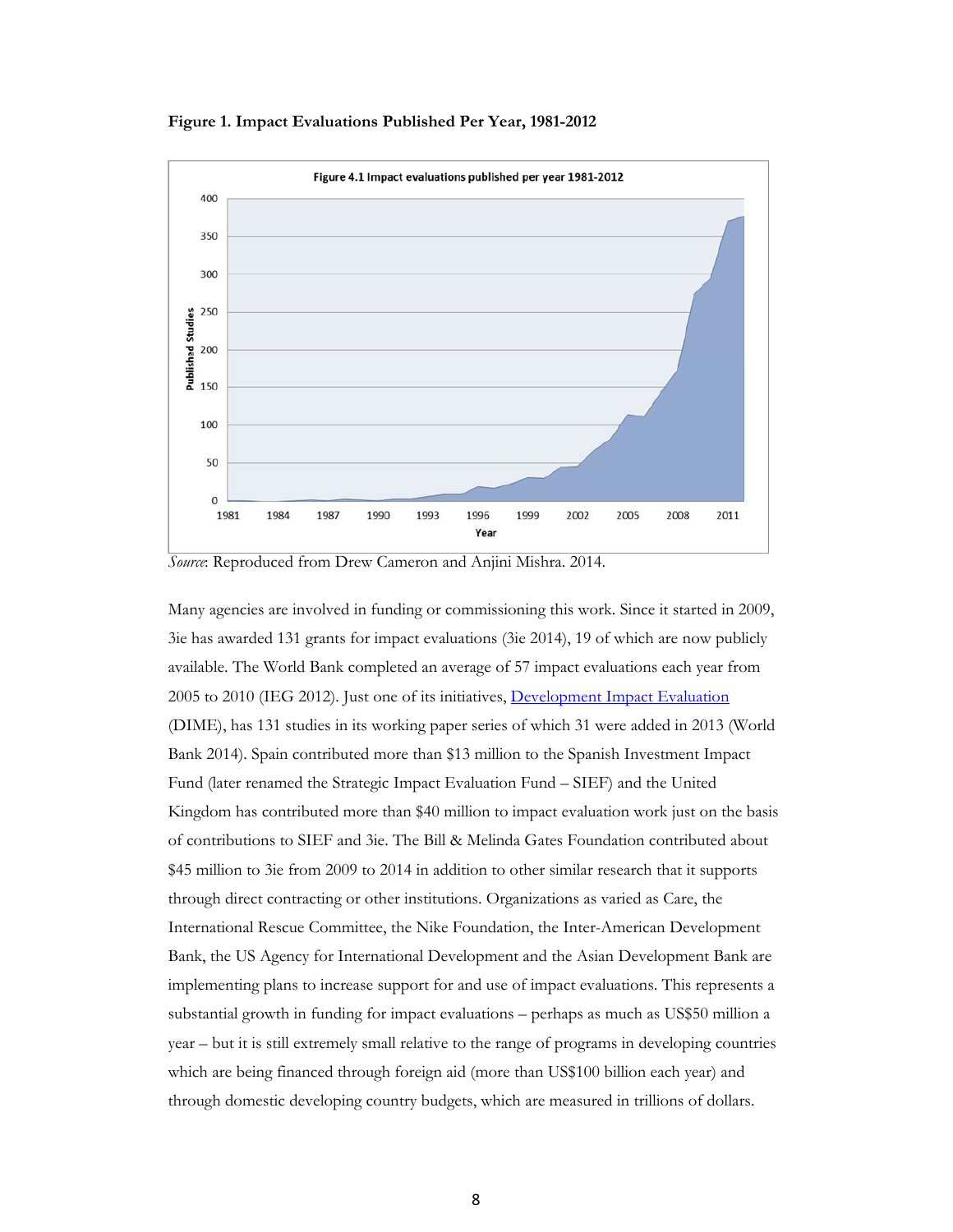Developing countries themselves are more engaged in impact evaluation work than ever before. Countries like Mexico, Colombia, Chile, South Africa, and India have created dedicated government units concerned with evaluating public programs and commissioning or conducting a growing number of impact evaluations. Others like Uganda, Rwanda, Kenya and the Philippines are still actively seeking evidence to guide their policies through commissioning research or collaborating with international research teams.

With the accumulation of impact evaluations comes the opportunity to undertake systematic reviews and meta-analyses. These rigorous reviews of impact evaluations covering similar interventions go beyond isolated findings that are useful for a specific situation to provide an overview of the evidence across different contexts, insights regarding which theories are more useful, and opportunities to assess generalizability (White and Waddington 2012; Waddington et al. 2012). 3ie itself has produced 12 systematic reviews (3ie 2012), on topics ranging from the impact of field schools on agriculture productivity to interventions to prevent HIV through behavior change. The International Development Coordinating Group of the Campbell Collaboration began to publish systematic reviews in 2012 and now has 40 studies on its website.

As is true for all research related to social systems, the findings from impact evaluations produce concentric circles of benefit. First and foremost, the findings can be used by the agency or other organization implementing a program. If the evaluation demonstrates that meaningful improvements are being achieved, commensurate with the cost, the agency has information to sustain and expand the program. If results are disappointing, it can modify the design or take a new approach altogether. The Indian education non-governmental organization Pratham, for example, works collaboratively with JPAL to test and then refine a range of interventions, from those intended to reduce teacher absenteeism to different ways to teach reading and math skills.3 The International Rescue Committee uses impact evaluation methods to test and then refine many of its interventions, sharing insights with other humanitarian organizations (Goldstein and McKenzie 2013).

Beyond those involved with the program being evaluated, others working with similar problems and populations can benefit as well. Facing similar problems, this next ring of people can build programs around interventions that have shown success or at least avoid mistakes made by others. In the United States, for example, the Department of Health and

1

<sup>3</sup> http://www.povertyactionlab.org/partners/pratham accessed Oct. 27, 2014.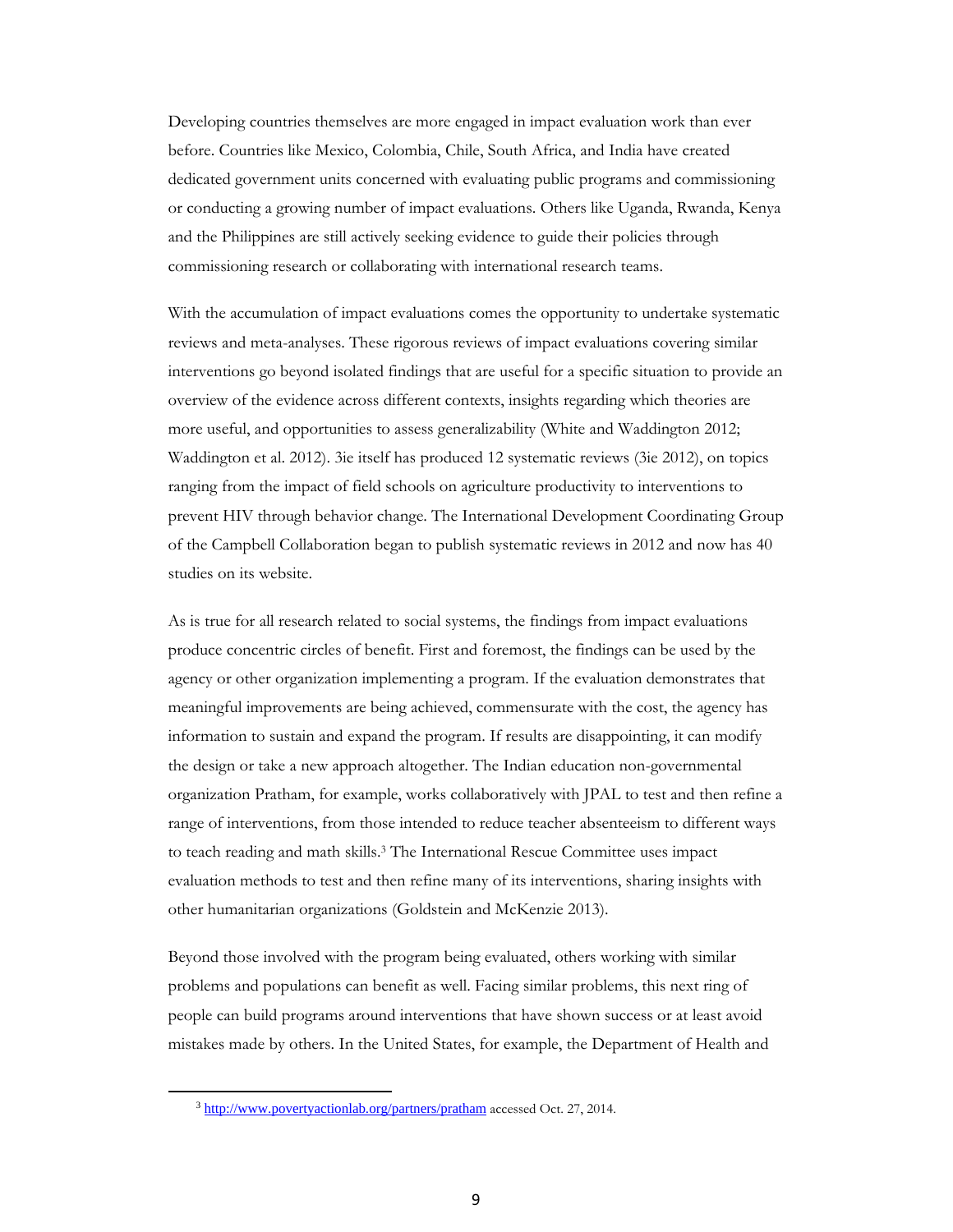Human Services dedicates funding to encourage replication of teen pregnancy prevention interventions, such as particular types of sex education, that have been demonstrated to be effective in rigorous impact evaluations (Office Of Adolescent Health 2014); a strategy that is increasingly used by the government on many social policies (Haskins and Margolis 2014). In the context of the developing world, the diffusion of the innovation of conditional cash transfers has been greatly facilitated by a series of impact evaluations, whose results have been aggregated to draw out inferences about what this type of anti-poverty program can achieve, and under what conditions (Davis et al. 2012). It was, in fact, the evaluation of the PROGRESA program in Mexico that inspired Mayor Michael Bloomberg to implement and evaluate a cash transfer program to incentivize families to maintain good school attendance in New York City (Bosman 2010). Pioneering work in assessing learning in India through a simple test of literacy and numeracy (ASER) test has inspired similar assessment initiatives in other countries, including Uganda, Kenya and Tanzania (Uwezo).

At the outermost ring of concentric benefits, and most removed from the original program's context, impact evaluations contribute to the body of evidence that helps to steer funders toward one set of approaches and away from others. Systematic reviews can serve as a point of departure for advancing a field, rather than repeating errors inadvertently (Waddington et al. 2012). For example, a systematic review of nine impact evaluations of programs aimed at improving teacher attendance in schools in developing countries found that "A combination of better monitoring and powerful incentives is effective in tackling teacher absenteeism. However, having a teacher in the classroom does not appear to be sufficient to improve student achievement (Guerrero et al. 2012)." This summary finding helps public sector officials in the education sector in two ways: First, it provides a basis for context-specific experimentation with combinations of enhanced supervision and strong financial incentives – not a blueprint for action, but a starting point that is more likely than guesswork to result in good outcomes. Second, it provides a caution against viewing teacher absenteeism as the only problem to solve before learning outcomes will improve.

#### **Future Progress in Impact Evaluation is Threatened**

Despite the dynamism of the field of impact evaluation, and both the realized and the potential benefits, future progress is threatened by several forces. First and foremost is what Lant Pritchett and others have referred to as the "hype cycle" (Pritchett 2013). In the face of real-world constraints and delays, overenthusiasm about what impact evaluation can achieve, and/or unrealistic expectations about how quickly policymakers will take up the findings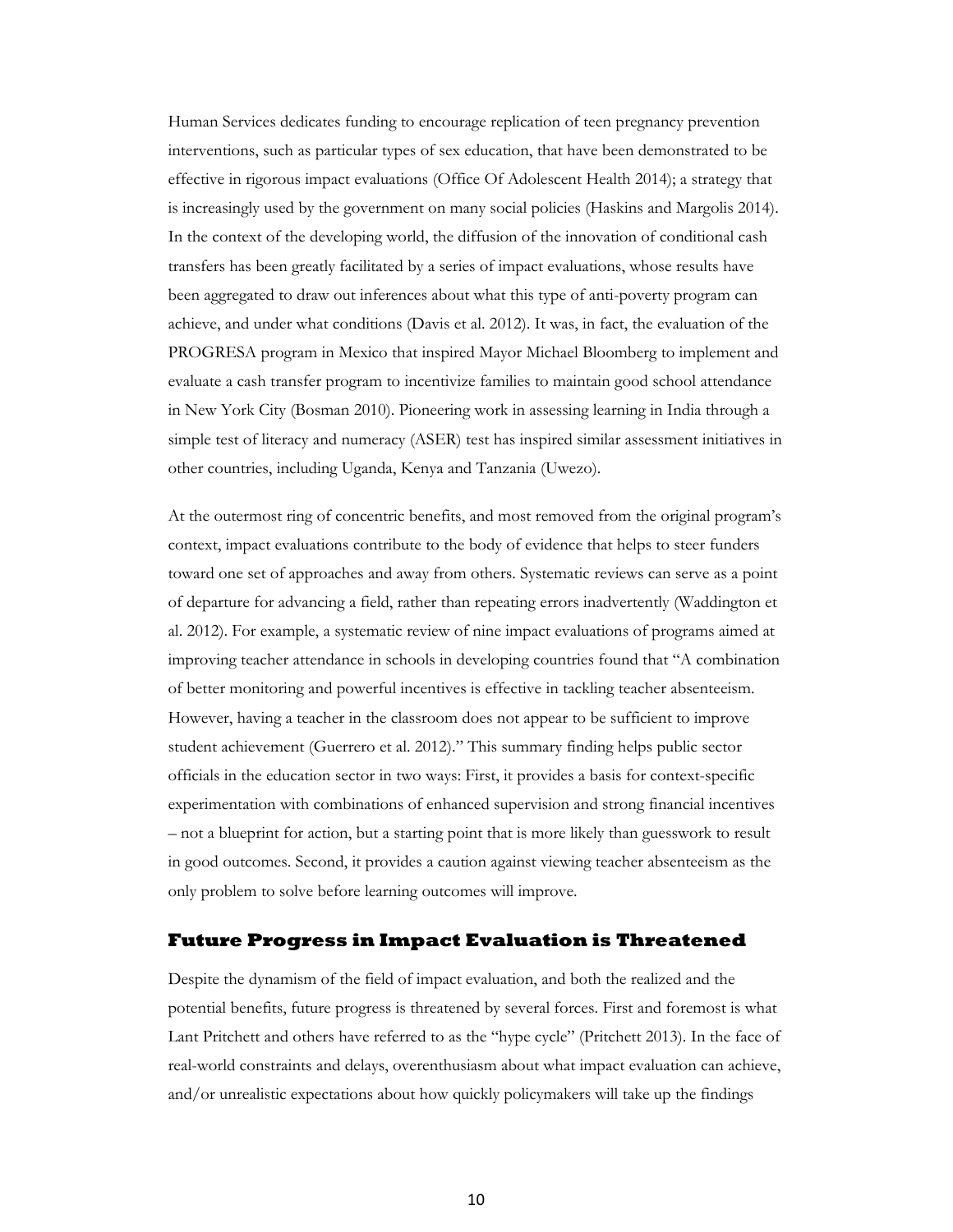from evaluations, may lead to disillusionment. Second is the continued conflicts among professional evaluators and researchers around methods, and particularly the use of randomization to permit causal inferences to be drawn. Remarkably, a sterile and unproductive debate continues around methodological choices, generating far more heat than light.4

Third, those with the skills to do impact evaluations often pursue different interests than those who are responsible for policy decisions. Researchers have incentives to do studies that can be published in prestigious journals and enhance their standing among their peers. However, studies that replicate existing studies in order to assess the reliability or generalizability of findings are not valued. Furthermore, evaluators do not always find the questions being asked by policymakers to be interesting or researchable. Consequently, not all impact evaluations have clear benefits beyond being a contribution to the research literature.

Finally, relatively few public or private funders have invested in impact evaluation. Although significantly more funding is available today than the last decade, multiple institutions are seeking support from the same small pool of committed funders to advance their impact evaluation work. The field depends in an unhealthy way on the sustained interest of those funders. Unless a broader range of governments and organizations can be convinced of the need for collectively providing long-term stable funding to this knowledge-building endeavor, enormous opportunities will be lost.

Various solutions may be found to address these threats and problems but fundamental to almost all of them is maintaining and increasing financial support, particularly through a collective, fit-for-purpose mechanism like the 3ie. That is where an increased commitment by foreign aid to advancing evaluation as an essential element of good governance enters the picture.

#### **Aid is Uniquely Suited to Impact Evaluations**

 $\overline{a}$ 

Foreign aid can be helpful in many ways, but it is most useful for learning how to make public programs more effective. In this case, we are referring to public programs financed

<sup>4</sup> Examples of the debate include Development Channel Staff 2012; Villamor 2014; and Savedoff 2014.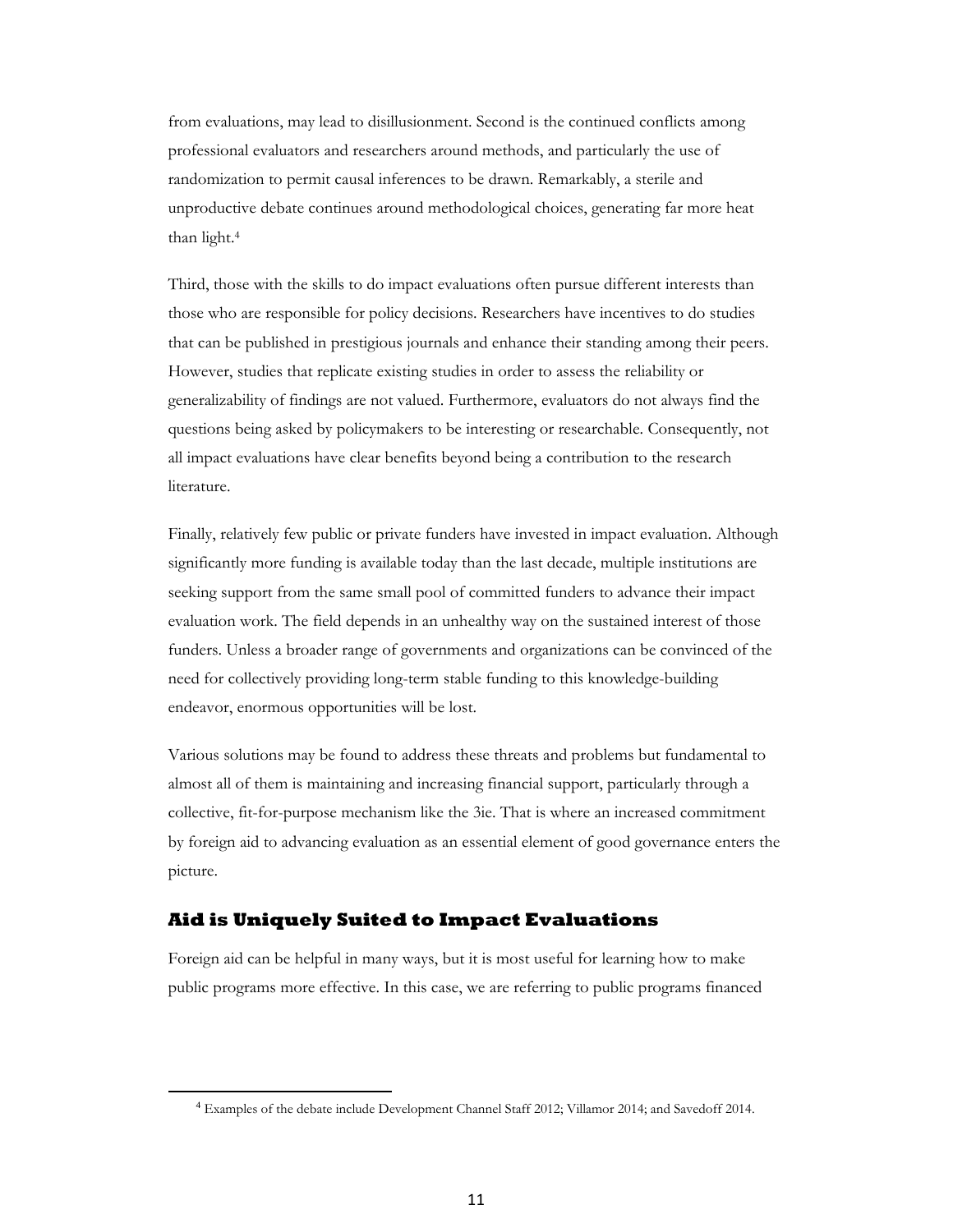with any combination of domestic and external resources and operated by government agencies at either the national or subnational level or by NGOs.

Aid is uniquely suited to financing the impact evaluations that provide strong evidence and policy-relevant knowledge that can benefit many, and that can help build and reinforce trust between governments and citizens. Aid is uniquely suited for this task because of its small relative size as domestic finance grows; its ambition of disproportionate influence; its sensitivity to being used for illicit purposes; its ability to bridge several communities; and its aspirational role in advancing public sector accountability.

At one time aid served to fill a financing gap that held countries back, providing the resources that would otherwise not be available for large infrastructure and energy projects, manufacturing investments, and later to construct and supply schools and health facilities. This is no longer the case because over the past 20 years most low- and middle-income countries are increasingly attractive to private investors and governments have experienced rapid growth in their own revenues. Overseas development assistance has fallen as a share of donor country Gross National Income (GNI) from 0.5 percent in the 1960s to about 0.3 percent in this decade (see Figure 2). After levelling off in the 1990s, the absolute value of official aid flows started rising but plateaued again after the financial crash of 2007-2008. OECD countries have disbursed about US\$125 billion per year since 2005. Chinese transfers have been rising over the decade but not enough to offset the relative decline from OECD countries.5 At the same time, aid is declining in significance relative to the national income of receiving countries. Aid flows have fallen since the 1990s to an average of 12 percent of GNI in low-income countries (a shrinking category) and represent about 3 percent of GNI in middle-income countries that are still receiving aid (See Figure 3).

**.** 

<sup>5</sup> Strange et al. 2013, estimated that Chinese transfers to 50 African countries rose from about US\$2.8 billion in 2000 to about US\$9.8 billion in 2010.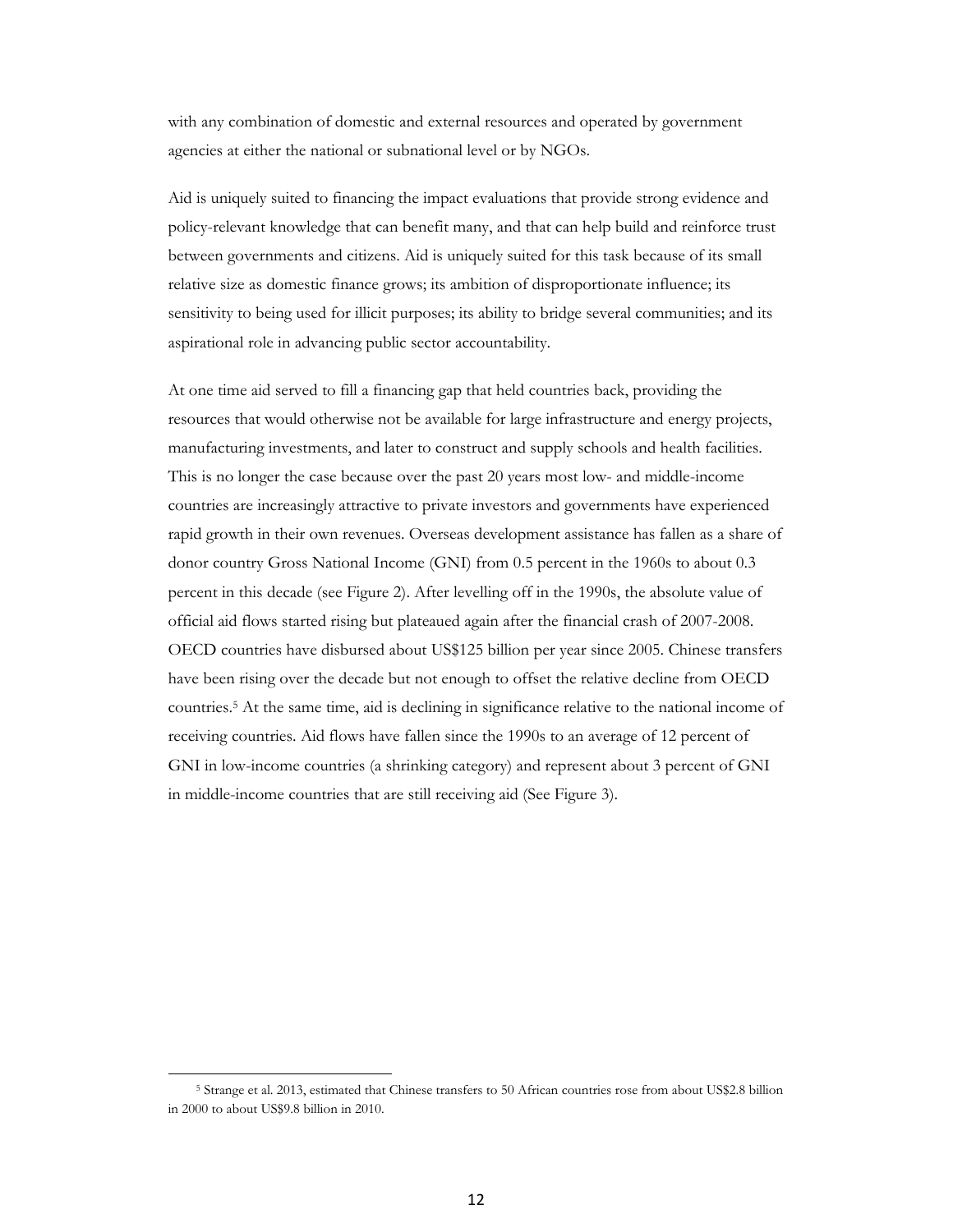**Figure 2: Official Development Assistance, 1960-2012**



*Source:* OECD.Stat



**Figure 3: Official Development Assistance as share of recipient country GNI (%)** 

*Notes:* The figure shows the average ratio of official development assistance (ODA) to Gross National Income (GNI) for countries within each income group. Countries were include if: they had a population greater than 1 million; received ODA; and have GNI reported in the database. Therefore the number of included countries varies from year to year.

*Source:* World Bank Development Indicators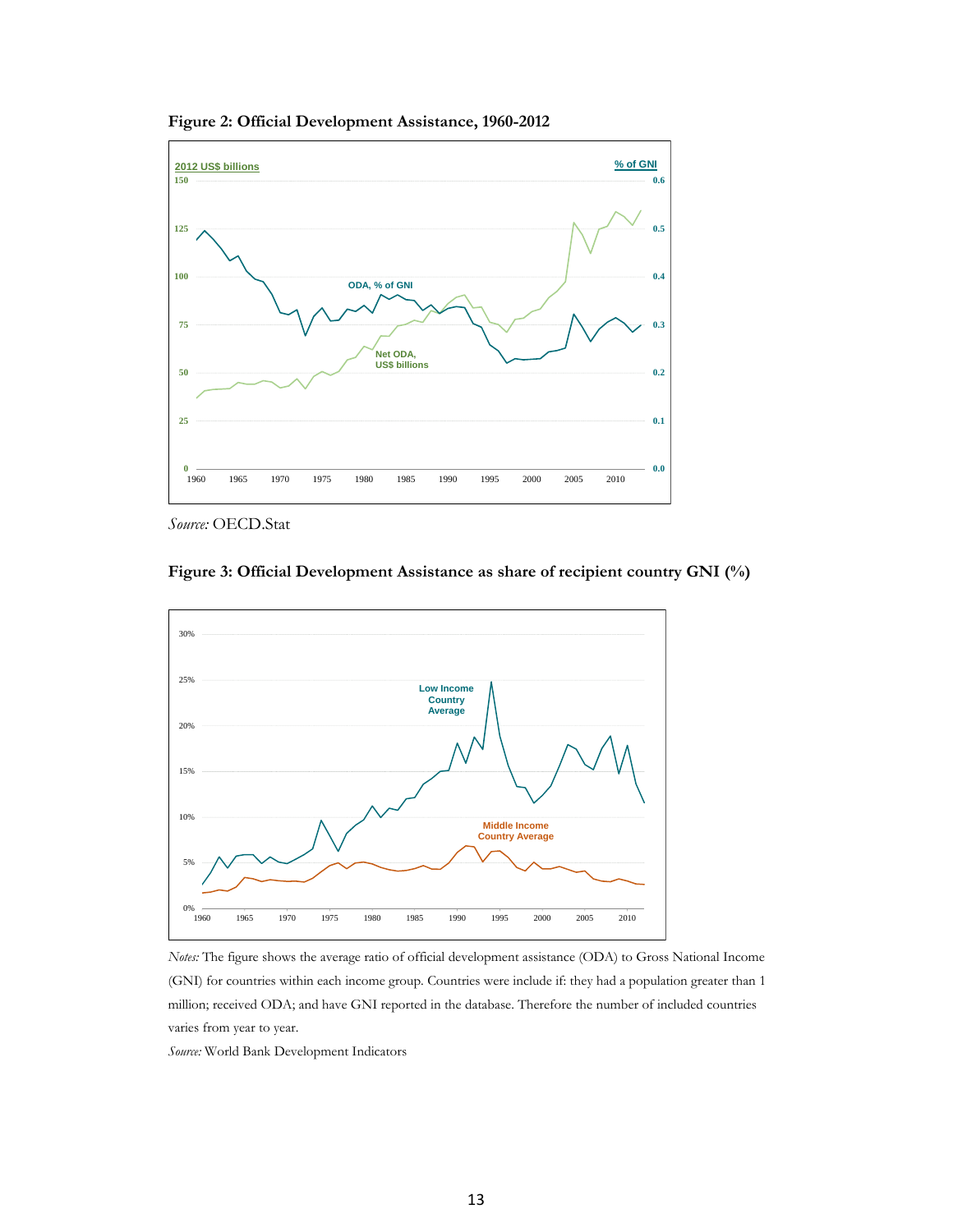The erosion in the value of aid as a source of financing for priority government programs is a positive development because aid can be volatile and disruptive. From the perspective of any given country, aid is highly unpredictable over time. Political choices in donor countries are influenced by changing geopolitical interests, sectoral focus, and fiscal conditions, yet they dictate how much aid is provided, to whom and for what (Desai and Kharas 2010). The resulting volatility and uncertainty creates problems for planning and continuity of public programs (Kharas 2008). For example, the United States decision to begin phasing out its support for AIDS treatment in South Africa and other countries demonstrates how foreign aid can fill gaps but simultaneously disrupt the domestic political process of negotiating priorities and developing locally appropriate, affordable strategies for vital national challenges (Kavanagh 2014).

Nevertheless, aid still has an important role to play because the problems it tackles – such as poor health outcomes, low educational attainment, and low agricultural productivity – are still with us even after years of impressive gains. Not only do these problems persist in many parts of the world, we now have new challenges, such as climate disruption and the rise of non-communicable diseases. In addition, now that many "bricks-and-mortar" solutions are in place, we collectively conceptualize the causes of poor development outcomes differently. Increasingly, we recognize the role of governance, social norms and incentives in shaping outcomes at the individual and societal level (Grindle 2004; World Bank 2004; World Bank 2015).

Recognizing the relative decline in financing capacity and understanding the underlying causes of persistent problems in new ways, aid agencies are trying to make the most of the resources available to them. One path is to increasingly concentrate on the small and shrinking set of very poor countries in which aid still represents a large share of resources. Another path is to specialize in humanitarian response and work in post-conflict environments where immediate needs, the absence of private sector investment, and minimally functional governments create a vacuum that aid agencies can partially fill. A third path is to contribute with knowledge. While this third path might be dismissed as "merely doing research," knowledge from such research has the potential to be the greatest source of sustainable benefits to which aid agencies can contribute.

As countries develop the public institutions that provide key services and support for growth, filling the gap in money becomes much less important than know-how. For example, a country like Argentina, with GDP per capita of more than US\$14,000 and health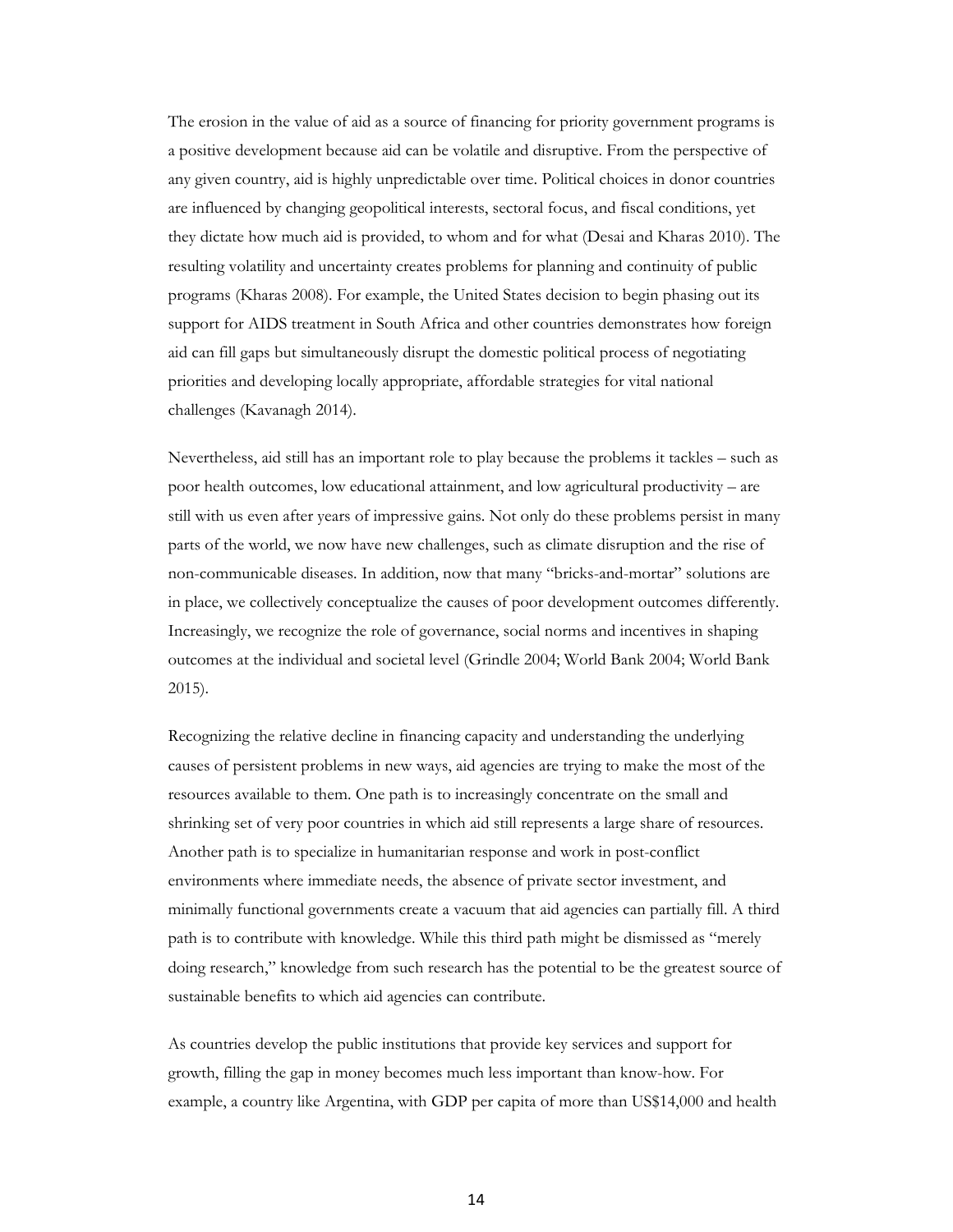spending of almost \$1,000 per capita does not need international agencies to fund its health system. Yet Argentina sought a World Bank loan for extending provincial health insurance to women and children. By borrowing from the World Bank, Argentina received technical assistance on a complex arrangement that altered incentives for national and provincial institutions, local healthcare providers, and beneficiaries. It also received support to do a rigorous impact evaluation of the program (Gertler and Giavagnoli 2014). As a result, Argentina knows that this program, which represented a mere 1% of the country's public health spending had significant impacts on the health of its citizens. Argentina also has the assurance that public policies instituted by the program will continue to generate benefits beyond the specific loan. By generating knowledge with relatively few dollars, the project leveraged resources far in excess of anything aid organizations could have directly offered or sustained.

A main advantage of foreign aid is its ability to mobilize external technical experts and bring them to collaborate with domestic researchers and evaluators. For a low-income country to engage an international expert to do impact evaluations can often cost ten times more than contracting domestically. And yet, the supply of domestic researchers with relevant technical skills and experience is often limited. Governments find it difficult to justify such a cost difference to the detriment of a study's quality, while international agencies using foreign assistance funds face fewer such constraints. Beyond the difference in costs, foreign funding is itself associated with international networks that can help identify, mobilize and engage the right technical experts. Since its founding, 3ie itself has assumed such a role. The combination of foreign funding and multilateral participation has allowed 3ie to generate a database of technical experts who can be called upon to review grant proposals, advise domestic researchers, and directly collaborate on impact evaluations.

Aid is not just suited to funding impact evaluations because of its size and ability to mobilize needed expertise. It is also suited to funding impact evaluations because doing so can make a significant contribution to better governance and greater responsiveness of governments to citizens. Instead of being in tension with democratic processes, as sometimes is the case when aid distorts domestic priorities, aid for impact evaluations of public programs can help provide crucial information to both governments and citizens that reinforce a healthy relationship.

We recognize that effectiveness is not the primary motivation for foreign aid. Countries choose to give foreign assistance for many reasons – demonstrating concern for less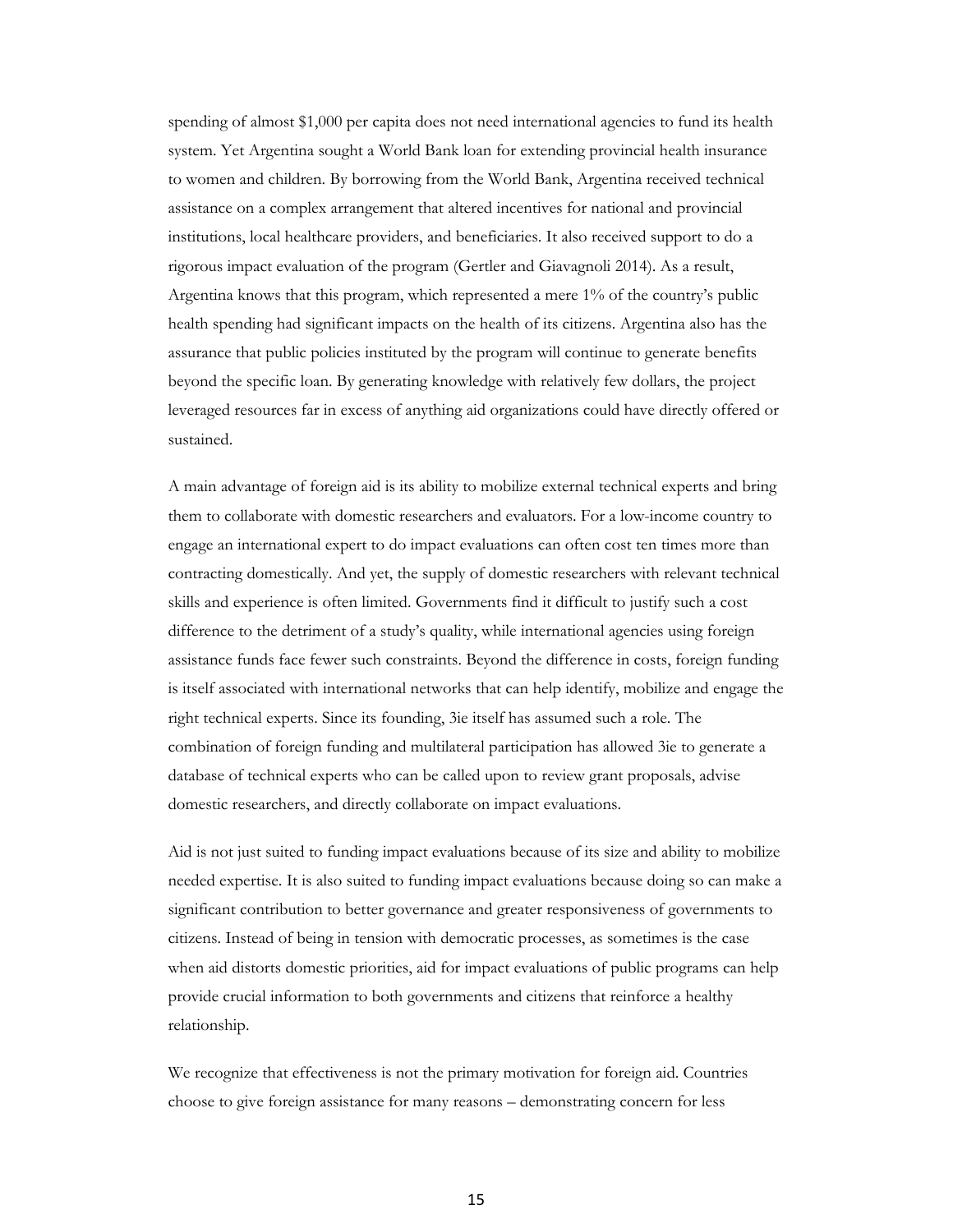fortunate people, getting national credit for action, as well as geopolitical and financial interests all play a role. But a large part of the debates over the uses and application of foreign aid occur within bureaucracies where effectiveness and impact are a visible and prominent concern. In the broader political and the more specific bureaucratic realms, evidence about effectiveness from impact evaluations therefore plays a role in informing and influencing choices.

The future of foreign aid has little to do with filling financing gaps for developing countries. Rather it is going to be increasingly focused on financing public goods, humanitarian assistance, and building knowledge. In building knowledge, foreign aid will be able to contribute significantly to development by supporting initiatives that systematically study public programs – whether those conducted by developing countries themselves or supported as pilot experiences by aid agencies. Foreign funding is better suited to financing studies – which complement domestic programs –than financing investment and services – that alter and substitute for domestic funding. It can mobilize the best technical expertise for collaborating with local researchers and it is driven, politically, to seek ways of leveraging positive benefits which can be achieved by revealing more effective instruments of public policy. To the extent it fosters the development of domestic institutions and capacity to research, assess, and learn about public programs, it can have even longer lasting effects.

#### **Collective Is More Effective**

 $\overline{a}$ 

Though bilateral investments in impact evaluation are helpful, collective action to fund impact evaluations is even more likely to succeed at advancing our knowledge about effective public programs. This is the case for several reasons. First, the knowledge generated by impact evaluations is a public good that provides insufficient incentive for any single actor to invest adequately relative to the benefits to everyone. Only collectively can we ensure adequate investment. Secondly, collective action can promote better quality studies from which we can have better and more reliable information. Finally, collective funding creates opportunities for efficiencies of scope and scale in the impact evaluation endeavor.

The benefit of an impact evaluation is the knowledge it provides. Such knowledge is a classic public good in the sense that one person can use it without using it up.6 One government

<sup>6</sup> This feature is called "nonrivalry in consumption" in the economics literature. A second feature – nonexcludability – is also required to characterize a pure public good. This distinguishes public goods from so-called "club goods" which are non-rivalrous in consumption but from which people can be excluded – such as cinemas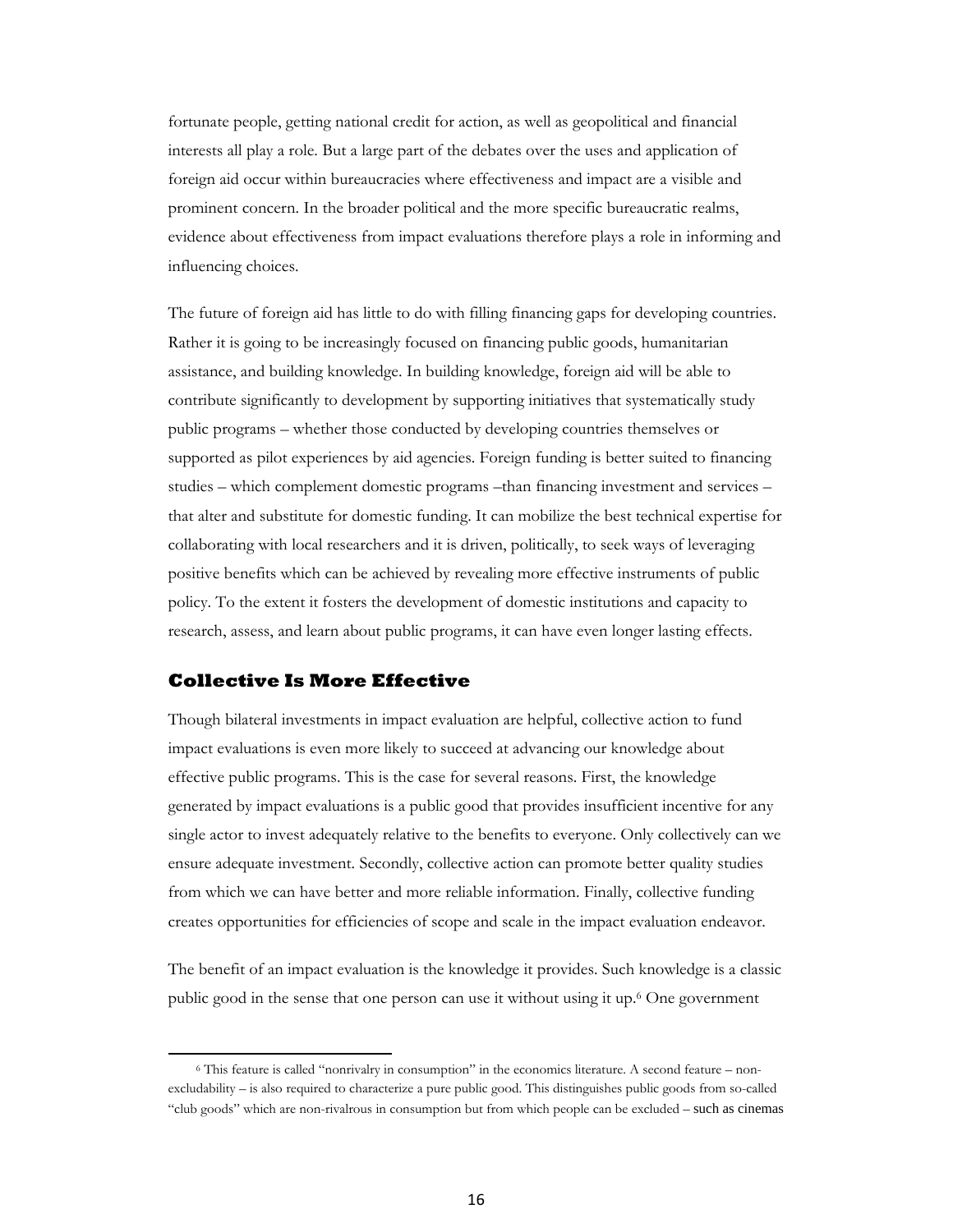can learn from it without reducing its value for public accountability or for informing policies in other places. This is what makes knowledge such a powerful force for progress. It is the gift that keeps giving.7

This public good characteristic of knowledge, however, also means that if each individual, organization or country only invests in studies in proportion to the benefits that they themselves receive, then aggregate investment in building knowledge will be too low. Some spillovers will occur but not the full concentric benefits that would come from collective action to invest adequately. Bilateral aid programs are subject to this same limitation. They regularly face pressures to generate information that is useful to *their* programs and today's policy questions. In so doing, they forego opportunities to invest in studying programs in other places that might have had direct bearing on decisions today or which could yield valuable insights for decisions tomorrow.

The easiest course of action for governments giving or receiving aid is to be "free riders" – to rely on others to invest in research and take advantage of the resulting knowledge. This is a perfectly rational strategy from each country's perspective but clearly a losing proposition for the world as a whole. The best way to resolve such a problem is to change each government's incentives – for example by only giving them credit for aid programs that actually achieve outcomes (Gaarder and Bartsch 2014). An alternative solution to this free rider problem is to create a commitment device, that is, to find ways for all countries – or at least a significant group – to establish a visible, enforceable rule for financing impact evaluations. Such a rule might involve committing each country to finance a set share of its own programs – similar to international commitments to contribute 0.7% of GDP to foreign assistance or reduce domestic greenhouse gas emissions. An alternative is for countries to contribute set amounts to a multilateral institution as they do, for example, under agreements that fund the IMF or UN agencies. By collectively committing funds to impact evaluation studies, countries could shift from a situation with inadequate investment in building knowledge to one which comes closer to achieving the full concentric benefits that are possible. This was actually the key argument for proposing the creation of 3ie. Yet funding

 $\overline{a}$ 

and private parks. Public policies sometimes turn knowledge into an excludable good by creating patents and copyrights.

 $7$  One of the most dramatic examples of how knowledge has affected human wellbeing is the rise in human life expectancy. Life expectancy in the United States and Europe in the 1950s averaged around 68 years at income levels of 1,916 (PPP Converted GDP Per Capita, G-K method, at current prices I\$). Countries with those same income levels today have life expectancies that are 20 years longer – due primarily to knowledge of healthier behaviors and public investment in cost-effective public health measures (Kenny 2012).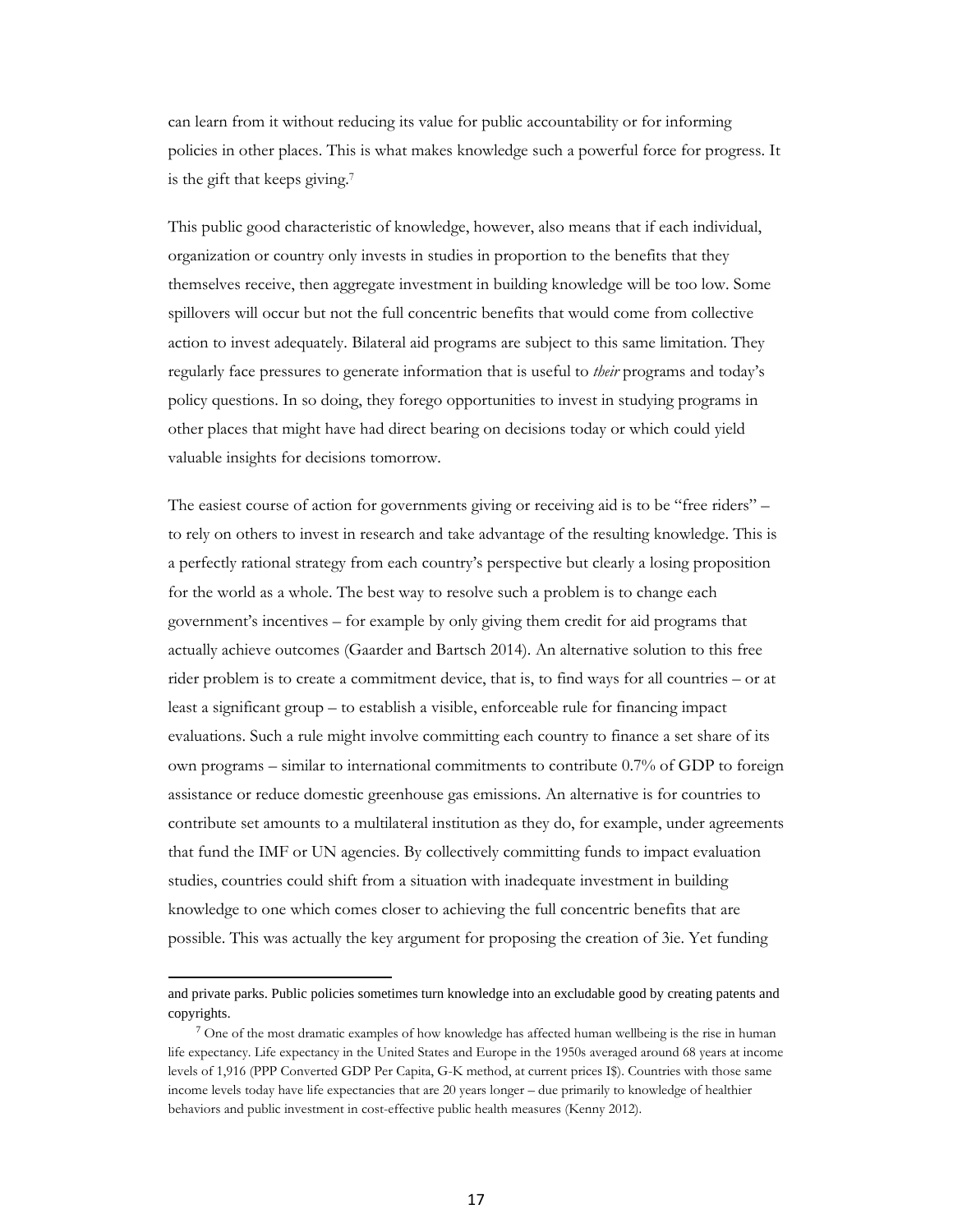for 3ie in its first six years, which remains dominated by a small number of organizations, shows that this free rider issue is still a problem. Just two contributors – the Bill & Melinda Gates Foundation and the British government – accounted for US\$30.8 million of 3ie's \$31.7 million income in 2013 (3ie Annual Report 2013).

The collective decision to adequately fund impact evaluations may be hard, but creating an institution to receive and apply those funds has the ancillary benefits of improving the quality and usability of information. Institutions that fund research, like the US National Academies of Science, the Research Councils in many Western and Northern European countries, or Brazil's Oswaldo Cruz Foundation improve the quality of studies by formalizing peer review processes and insulating grant decisions from political manipulation. Their application procedures and grant decisions generate explicit and implicit standards for the academic and scientific communities that seek their funding. By working internationally, an institution like 3ie has these advantages and more. Its decisions are even less influenced by particular constituencies within particular countries and can take advantage of a larger community of disinterested parties with technical expertise.

A collective approach to funding impact evaluation is also efficient. First, grants can be directed toward clusters of studies that improve the reliability and generalizability of findings. The results of a single study might be incorrect for any number of reasons. By conducting several studies on similar policies in different contexts, it becomes possible to assess whether a particular finding is biased, mistaken, or idiosyncratic.8 Having a number of studies with similar findings gives policymakers and researchers greater confidence in the conclusions.

Systematic reviews are *post facto* efforts to find and draw conclusions from studies that have a similar focus. Such systematic reviews put specific studies in the context of a wider body of knowledge and pay explicit attention to their methodological rigor (White and Waddington 2012). Public officials will only sustain interest in impact evaluations if they produce usable information – and systematic reviews are one way to demonstrate the usefulness of impact evaluation findings. Clustering studies explicitly around important questions is something a collective initiative can more easily undertake, pushing the frontier of knowledge more

**.** 

<sup>8</sup>Some examples of clustered studies are reported in Mejía 2014 with regard to introducing laptops in schools; and Davis et al. 2012 regarding conditional cash transfer programs in Sub-Saharan Africa. MCC (n.d.) benefited from commissioning five comparable studies on agricultural extension services. 3ie has initiated a number of clustered studies on topics like social protection (see http://www.3ieimpact.org/en/funding/thematicwindow/social-protection/award-winners/).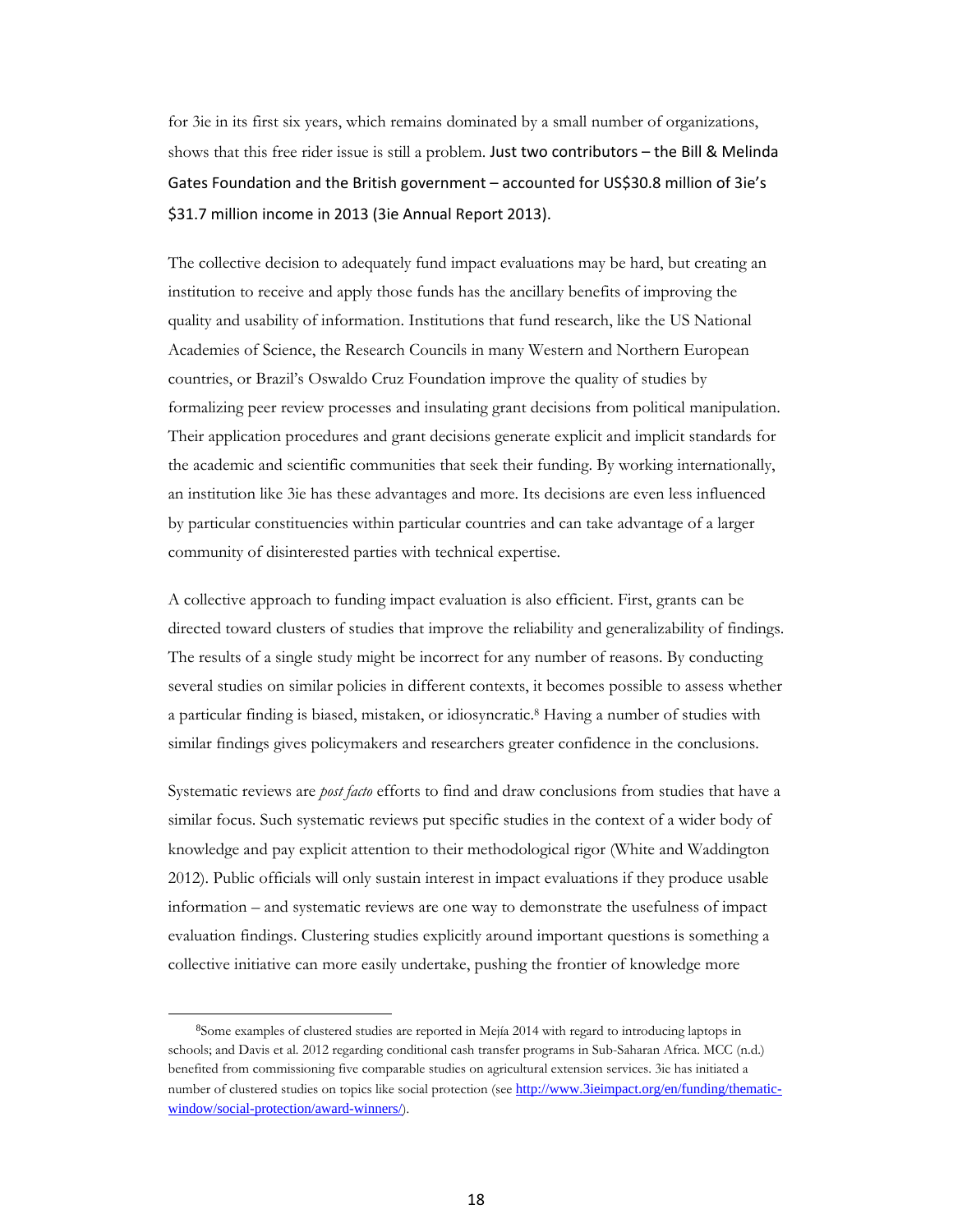quickly, and avoiding the all too common experience of undertaking systematic reviews only to find that too few studies are available from which to draw firm conclusions.<sup>9</sup>

A collective institution is also more efficient than individual or bilateral initiatives because of scale economies in administering a grant program. Most bilateral agencies are too small to have staff with the expertise and time to dedicate to drafting requests for proposals, soliciting proposals, convening expert review panels, supervising grantees, and monitoring the quality of research. The marginal cost of reviewing an additional grant is small once a group of experts has been convened. Conversely, a grant program cannot generally afford to convene enough people with sufficiently specialized knowledge to assess proposals unless it is reviewing a significant number of applications.

A third advantage for a collective institution to undertake grant review and approval of impact evaluations is that it fosters cross-sector and cross-disciplinary learning. Methodological innovations in medicine have made their way into social policy research, econometric techniques have influenced education research, and mixed methods researchers are increasingly contributing a nuanced understanding of the "why" to the core impact evaluation question of "what changed and by how much." This kind of diffusion occurs more effectively and quickly when the community of researchers from different fields and sectors are brought together through a grant-making institution that fosters such communication. Additional learning also occurs when phenomena observed in one sector have relevance to another, such as when public service delivery issues in education arise in water or health or when poverty-reduction strategies in microfinance have a bearing on small business development.

A collectively-financed international institution for promoting impact evaluation is not a panacea by any means. Impact evaluations are always going to be subject to concerns that their findings may not be generalizable and that countries may be less likely to absorb lessons from studies financed, let alone conducted, by other countries. Collective financing of impact evaluations which are commissioned through an independent organization runs

 $\overline{\phantom{a}}$ 

<sup>&</sup>lt;sup>9</sup> A systematic review by Gosden et al. 2001 found only six rigorous studies of payment systems on physician behavior, but a more recent systematic review (Van Herck et al. 2010) found 50 studies with concurrent comparisons or interrupted time series designs. Recognizing this as a major question facing health systems around the world, an international organization could finance a cluster of studies on this topic of use to everyone. UK and Norwegian funding for the World Bank's Health Results Innovation Trust Fund is an example in relation to this specific topic. 3ie has also clustered studies by issuing requests for proposals on specific topics such as HIV self-testing, climate change, and social protection (see "Thematic Windows" at www.3ieimpact.org).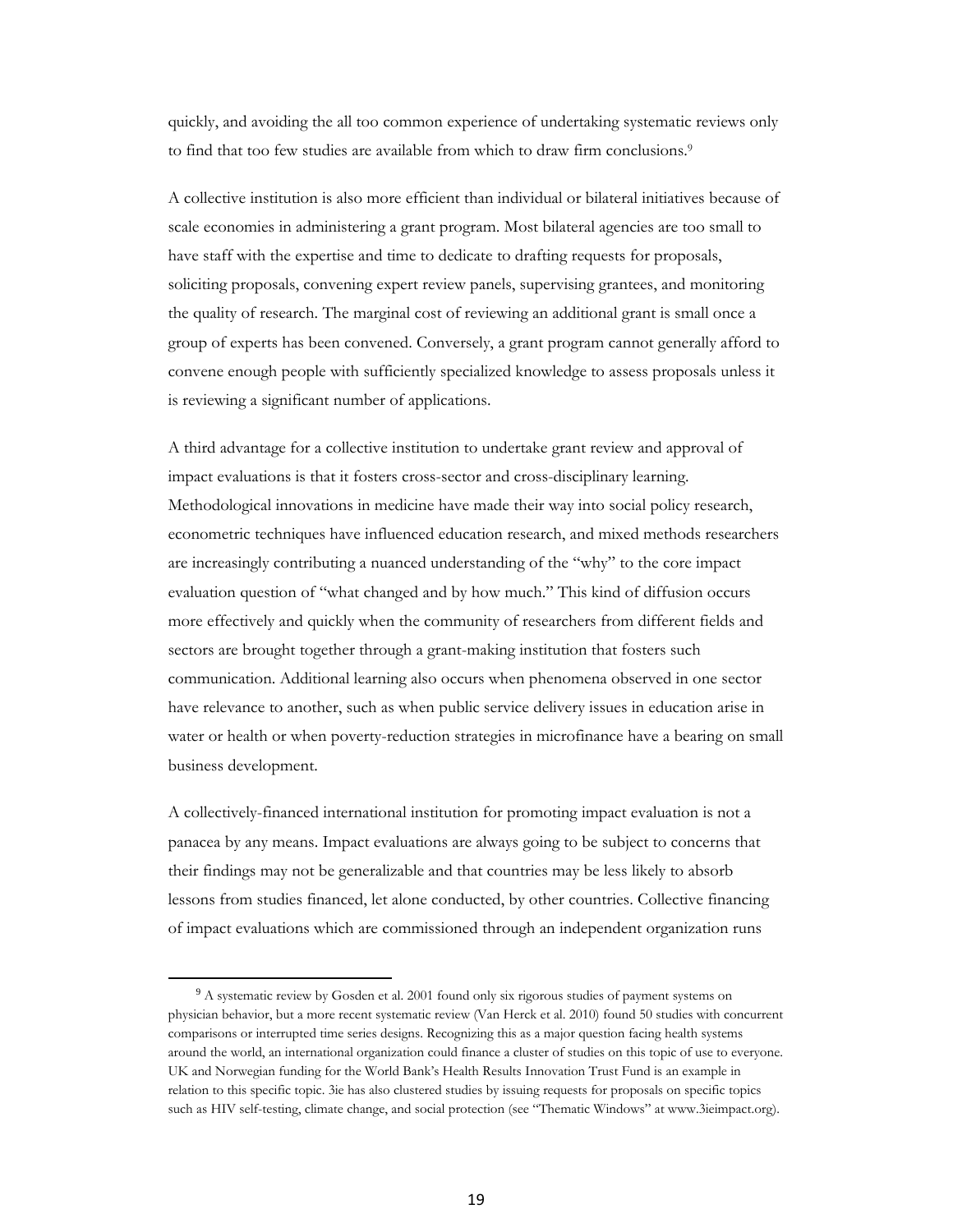the risk of losing opportunities to improve projects when evaluators can engage with project designers and implementers (Jacquet 2005; Gaarder and Bartsch 2014). The relevance of impact evaluations is also a regular concern, one which requires the institutions commissioning impact evaluations, whether bilateral agencies or a multilateral institute, to be open to an exchange of views between policymakers, managers, implementers, researchers, and beneficiaries about which questions are important to public policy decisions.

The question raised by such critiques is not whether impact evaluations should be collectively funded but whether collectively-funded impact evaluations can be conducted in ways that address these concerns by improving their generalizability and relevance. We already have a number of ways to address this latter question, many of them pioneered by bilateral and multilateral agencies or non-profit institutions like 3ie. These include:

- a. Mechanisms to promote "practice relevant" impact evaluations, such as 3ie's policy window
- b. Clustering studies around common questions so evidence from different contexts can be used to assess external validity, such as 3ies calls for proposals around specific issue areas
- c. Programs to encourage domestic evaluation institutions such as Mexico's National Evaluation Council (CONEVAL) and improve local research capacity so that external evidence can be appropriately considered and domestic studies can be more rigorous
- d. Contributions from developing countries to the collective institution so as to promote a sense of ownership and engagement, as well as authentic involvement in governance, guidance and debates, such as the engagement by Pakistan, South Africa, Uganda and other member countries in 3ie
- e. Efforts to promote involvement of domestic researchers and policy evaluation groups in producing impact evaluations, as 3ie has attempted with its preference for local researchers and for local researchers' substantive engagement
- f. Information exchanges between countries, as 3ie has done in international workshops and conferences

Under the right circumstances, aid is uniquely suited to financing impact evaluations and the most effective approach is to contribute to a collective initiative. Directing aid toward one or more international institutions can provide a commitment device to overcome the free rider problem associated with a public good like knowledge. Beyond this, the concentration of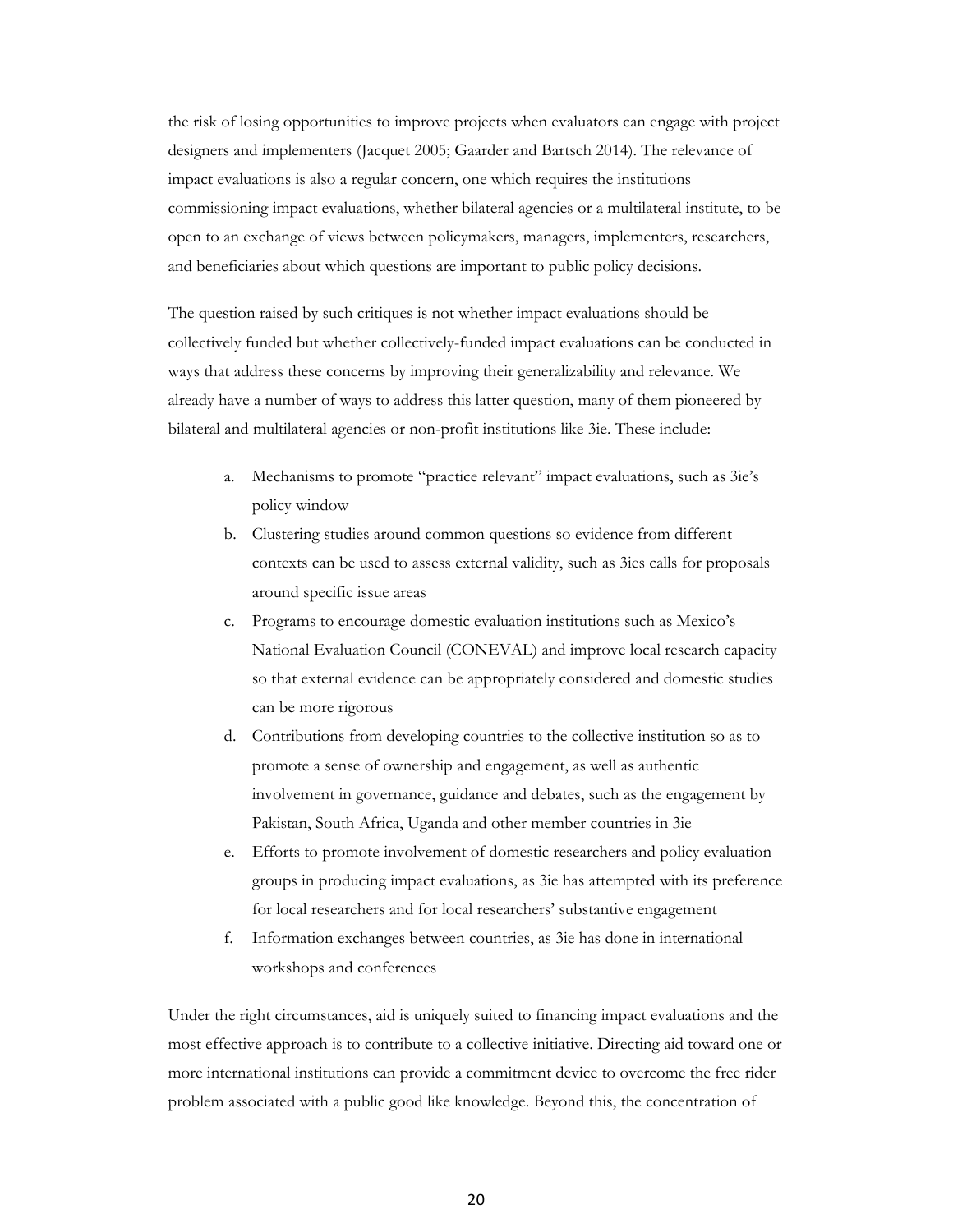impact evaluation funds in a small number of international institutions promotes rising standards of research excellence; can cluster studies in ways that accelerate learning; is highly efficient in terms of economics of scope and scale; and facilitates cross-sector and crossdisciplinary advances in methods and findings.

#### **A Bright Future for Aid?**

The future of aid is to build knowledge collectively. Foreign aid is better suited to funding pilot programs and impact evaluations than it is to financing domestic services or investments. The former supports institutional development and sustainable benefits; the latter risks undermining domestic political processes and stops sustaining services when funding ends.

An important part of aid's future is also to contribute toward and engage more in collective multilateral initiatives. The advantages in terms of driving rigorous standards of evidence; clustering studies; learning across contexts, sectors, and disciplines; and efficiencies in administration are manifest.

To confront the free rider problem directly, countries that provide foreign aid should pay a small levy on their disbursements that would be dedicated to impact evaluations – preferably with an independent entity like 3ie but also possibly with trust funds at multilateral agencies or in research centers around the world. If a significant number of countries would agree to make binding commitments to contribute 0.1% of their annual aid disbursements to 3ie, for example, they could assure stable funding for impact evaluation research, reduce the tendency of countries to be free riders, and accelerate progress in learning and accountability. Ideally, countries that use this policy evidence would also make commitments – say between \$1 million and \$50 million each year based on their domestic revenue capacity. This would be easier for many countries if 3ie were to obtain status as an international organization – with legal standing to receive funds from governments through official channels rather than as a simple non-profit organization.

In the last two decades, the world has seen exponential growth in the production of rigorous impact evaluations, increasing numbers of professionals capable of conducting evaluations, and significant improvements in methods. The growing number and quality of evaluations are making both technical contributions to program design and implementation, and helping governments fulfill a fundamental responsibility to use taxpayer money well. Over this same period, the world has seen a disruption in the conventional model of aid, and an active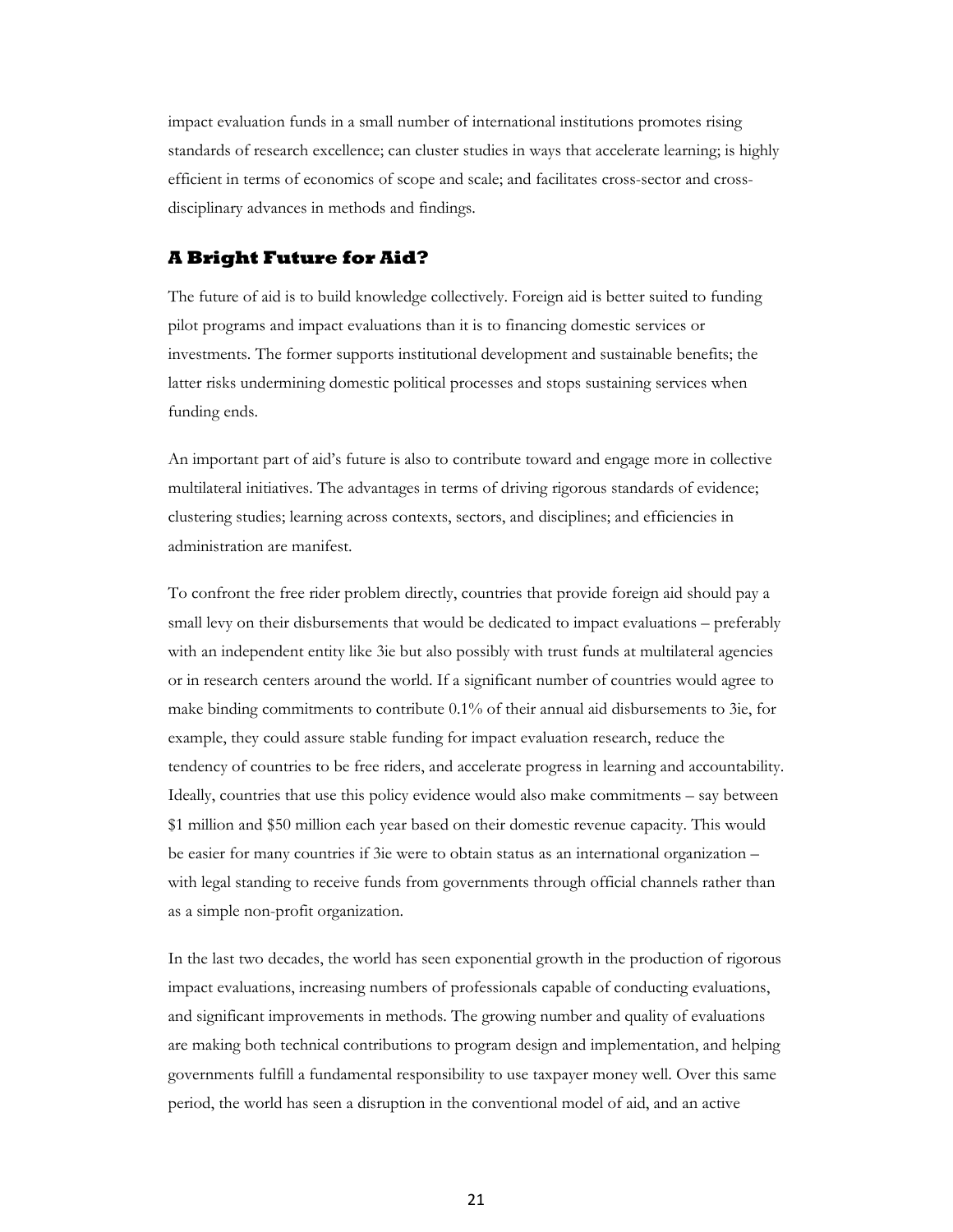search by aid agencies for their future role. As we have argued above, a particularly appropriate and essential future role is to provide predictable, meaningful financial support to institutions like the International Initiative for Impact Evaluation.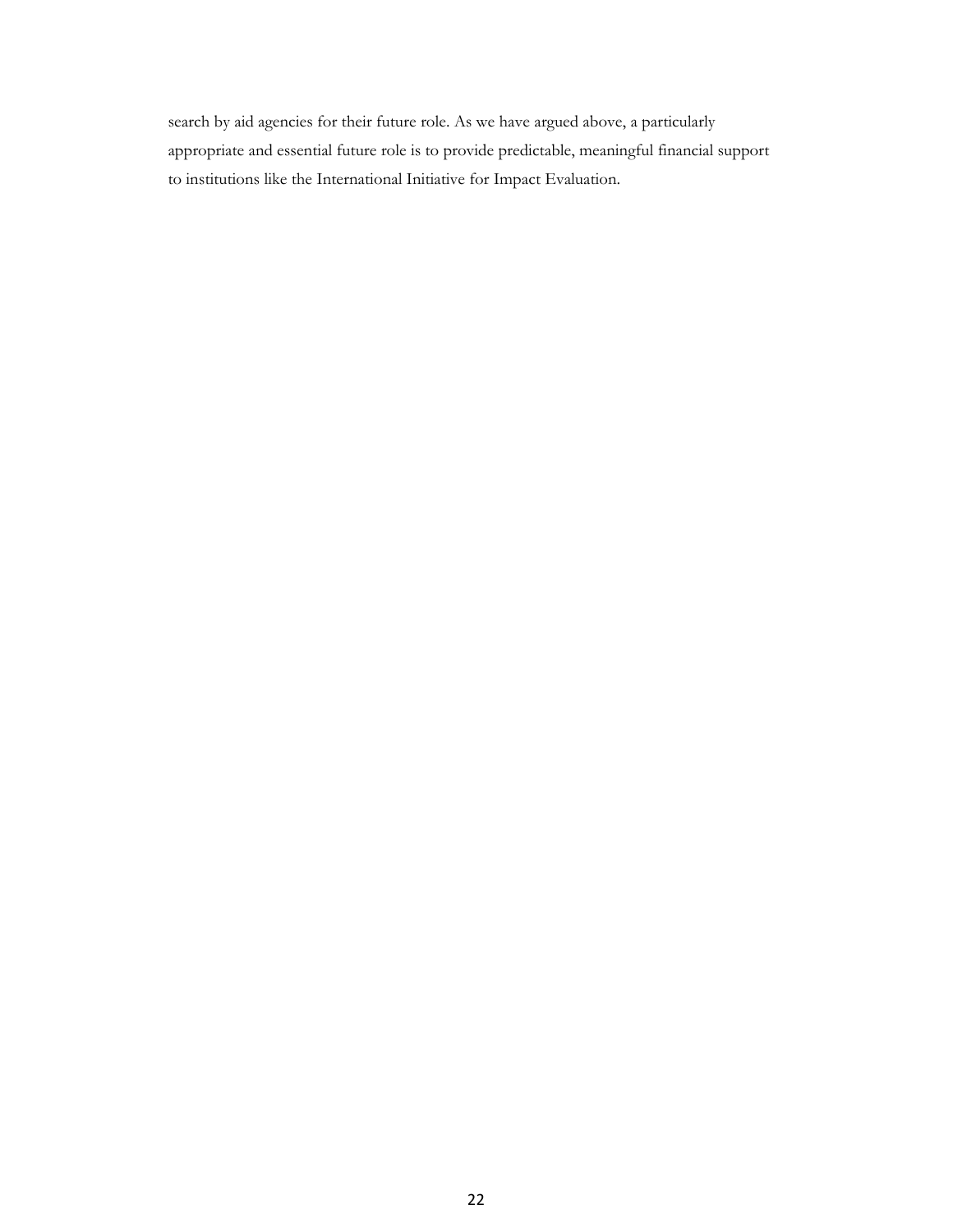#### **References**

- 3ie (International Initiative for Impact Evaluation). 2014. Evidence, Influence, Impact: Annual Report 2013. New Delhi: International Initiative for Impact Evaluation.
- Banerjee, A., Duflo, E., Imbert, C., and Pande. 2009-Present. "Empowering Female Leaders and Voters in Rajasthan, India." Cambridge, MA: Abdul Latiff Jameel Poverty Action Lab. http://www.povertyactionlab.org/evaluation/empowering-female-leaders-andvoters-rajasthan-india
- Basinga, P., Gertler, P. J., Binagwaho, A., Soucat A. L. B., Sturdy, J. and Vermeersch, C. M. J. 2011. "Effect on maternal and child health services in Rwanda of payment to primary health-care providers for performance: an impact evaluation." *The Lancet*, 377(9775): 1421-1428. http://www.thelancet.com/journals/lancet/article/PIIS0140- 6736(11)60177-3/abstract
- Bass, J. K., Annan, J., Murray, S. M., Kaysen, D., Griffiths, S., Cetinoglu, T., Wachter, K., Murray, L. K., and Bolton, P. A. 2013. "Controlled Trial of Psychotherapy for Congolese Survivors of Sexual Violence."*New England Journal of Medicine* 368, no. 23 (2013): 2182-2191. http://www.nejm.org/doi/full/10.1056/NEJMoa1211853
- Beaman, L., Chattopadhyay, R., Duflo, E., Pande, R. and Topalova, P. 2009."Powerful Women: Does Exposure Reduce Bias?" *Quarterly Journal of Economics*, 124(4): 1497-1540. November.
- Bifulco, R. 2012. "Can Nonexperimental Estimates Replicate Random Assignment in Evaluations of School Choice? A Within-Study Comparison," *Journal of Policy Analysis and Management.* pp. 729-751. Summer.
- Bosman, J. 2010. "City Will Stop Paying the Poor for Good Behavior." *New York Times*, March 30, 2010. http://www.nytimes.com/2010/03/31/nyregion/31cash.html? $r=0$ .
- Cameron, D. and Mishra, A. 2014. "How Much Have We Learned? The Growth of Impact Evaluation for International Development." Mimeo. Washington DC: International Initiative for Impact Evaluation.
- Cody, S. and Asher, A. 2014. "Smarter, Better, Faster: The Potential for Predictive Analytics and Rapid-Cycle Evaluation to Improve Program Development and Outcomes." Improving Safety Net and Work Support, the Hamilton Project. Washington, DC: The Brookings Institution.

http://www.brookings.edu/~/media/research/files/papers/2014/06/19\_hamilton\_pol icies\_addressing\_poverty/predictive\_analytics\_rapid\_cycle\_evaluation\_cody\_asher.pdf.

- Davis, B., Gaarder, M., Handa, S., and Yablonski, J. 2012. "Evaluating the impact of cash transfer programmes in sub-Saharan Africa: an introduction to the special issue." *Journal of Development Effectiveness* 4(1): 1-8. [Special Section].
- De Allegri, M., Pokhrel, S., Becher, H., Dong, H., Mansmann, U., Kouyatè, B., Kynast-Wolf, G., Gbangou, A., Sanon, M., Briges, J., and Sauerborn, R. 2008. "Step-wedge Clusterrandomised Community-based Trials: An Application to the Study of the Impact of Community Health Insurance." *Health Research Policy and Systems* 6:10. http://www.health-policy-systems.com/content/6/1/10.
- Desai, R. M. and Kharas, H. 2010. "The Determinants of Aid Volatility." Global Economy & Development, Working Paper 42. Washington, DC: The Brookings Institute.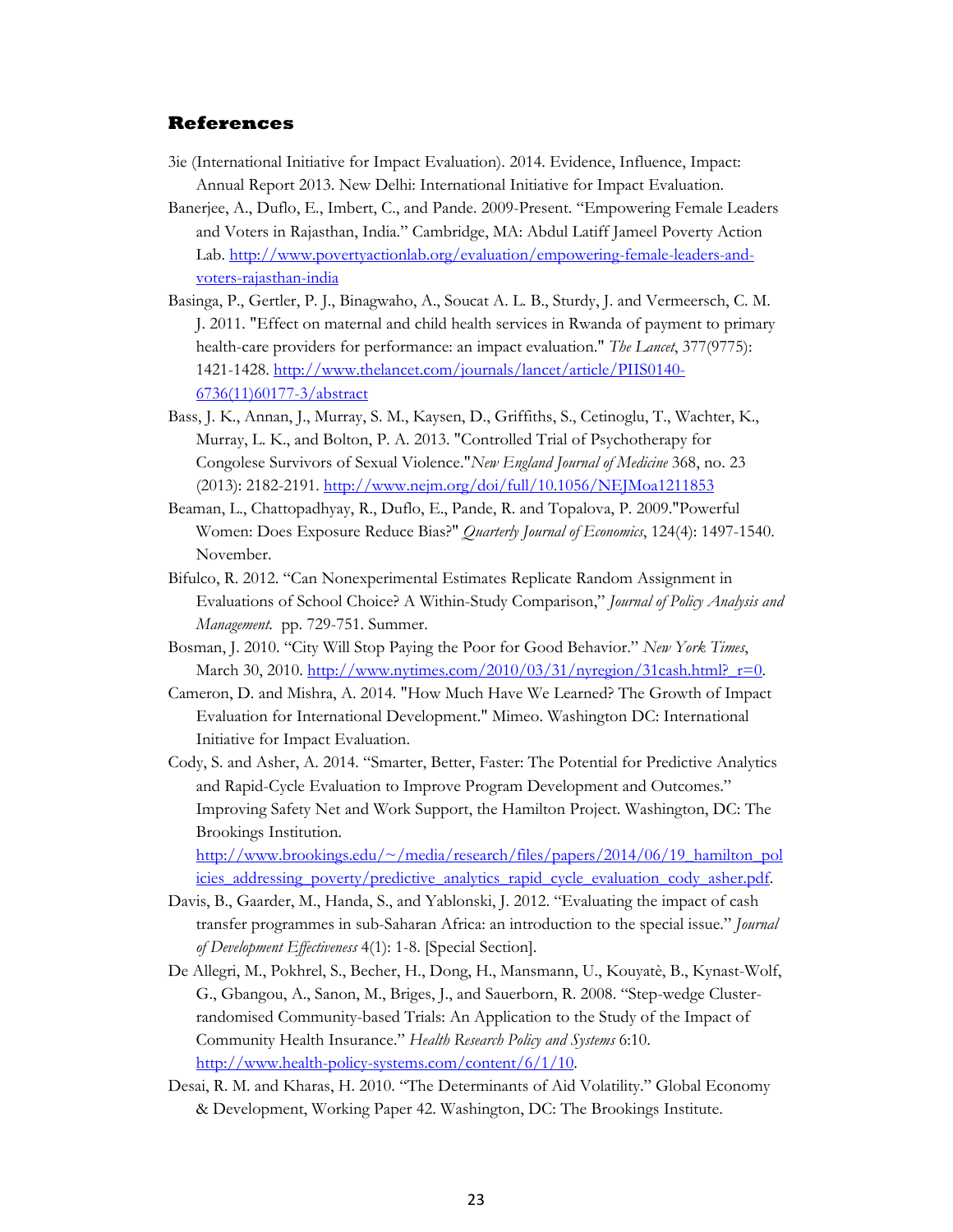http://www.brookings.edu/~/media/research/files/papers/2010/9/aid%20volatility% 20desai%20kharas/09\_aid\_volatility.pdf

- Development Channel Staff. 2012. "Question of the Week: Are Randomized Controlled Trials a Good Way to Evaluate Development Projects?" *Development Channel*. Washington, DC: Council of Foreign Relation. http://blogs.cfr.org/developmentchannel/2012/08/10/question-of-the-week-are-randomized-controlled-trials-a-goodway-to-evaluate-development-projects/
- Evaluation Gap Working Group. 2006. "When Will We Ever Learn?" William D. Savedoff, Ruth Levine, and Nancy Birdsall, Co-Chairs, Center for Global Development, Washington, DC May 25. www.cgdev.org/section/initiatives/\_active/evalgap
- Gaarder. M. and Bartsch, U. 2014. "The Second Wave of Independence: Shopping for Solutions," Policy Research Working Paper 7069, Independent Evaluation Group. Washington, DC: World Bank.
- Garbarino, S., and Holland, J. 2009. "Quantitative and Qualitative Methods in Impact Evaluation and the Measurement of Results," Governance and Social Development Resource Center. London: Overseas Development Institute. http://www.gsdrc.org/docs/open/EIRS4.pdf.
- Gertler, P. and Giavagnoli, P. 2014. "Rewarding Provider Performance to Enable a Healthy Start to Life: Evidence from Argentina's Plan Nacer." World Bank Policy Research Working Paper No. 6884. Washington, DC: World Bank. http://papers.ssrn.com/sol3/papers.cfm?abstract\_id=2439991.
- Goldstein, M. and McKenzie, D. 2013. "The International Rescue Committee's approach to impact evaluation." Development Impact Blog. Washington, DC: World Bank. http://blogs.worldbank.org/impactevaluations/international-rescue-committeesapproach-impact-evaluation
- Gosden, T., Forland, F., Kristiansen, IS., Sutton, M., Leese, B., Giuffrida, A., Sergison, M., and Pedersen, L. 2001. "Impact of payment method on behaviour of primary care physicians: a systematic review." *Journal of Health Services Research & Policy* 6(1): 44-55.
- Grindle, M. S. (2004). "Good enough governance: poverty reduction and reform in developing countries." *Governance*, 17(4): 525-548.
- Guerrero, G., Leon, J., Zapata, M., Sugimaru, C., and Cueto, S. 2012. "What works to improve teacher attendance in developing countries? A systematic review." London: EPPI-Centre, Social Science Research Unit, Institute of Education, University of London.
- Habyarimana, J. and Jack, W. 2009. "Heckle and Chide: Results of a randomized road safety intervention in Kenya." Working Paper Number 169. Washington, D.C: Center for Global Development
- Haskins, R. and Margolis, G. 2014. *Show Me the Evidence: Obama's Fight for Rigor and Results in Social Policy.* Washington, DC: Brookings Institution.
- Hatanga, P. and Herbert, T. 2011. "Uganda Tests Ability of PES to Deliver Benefits for Biodiversity." in *Creating New Values for Africa: Emerging Ecosystem Service Markets*. Washington, DC: Ecosystem Marketplace. pp. 54-57.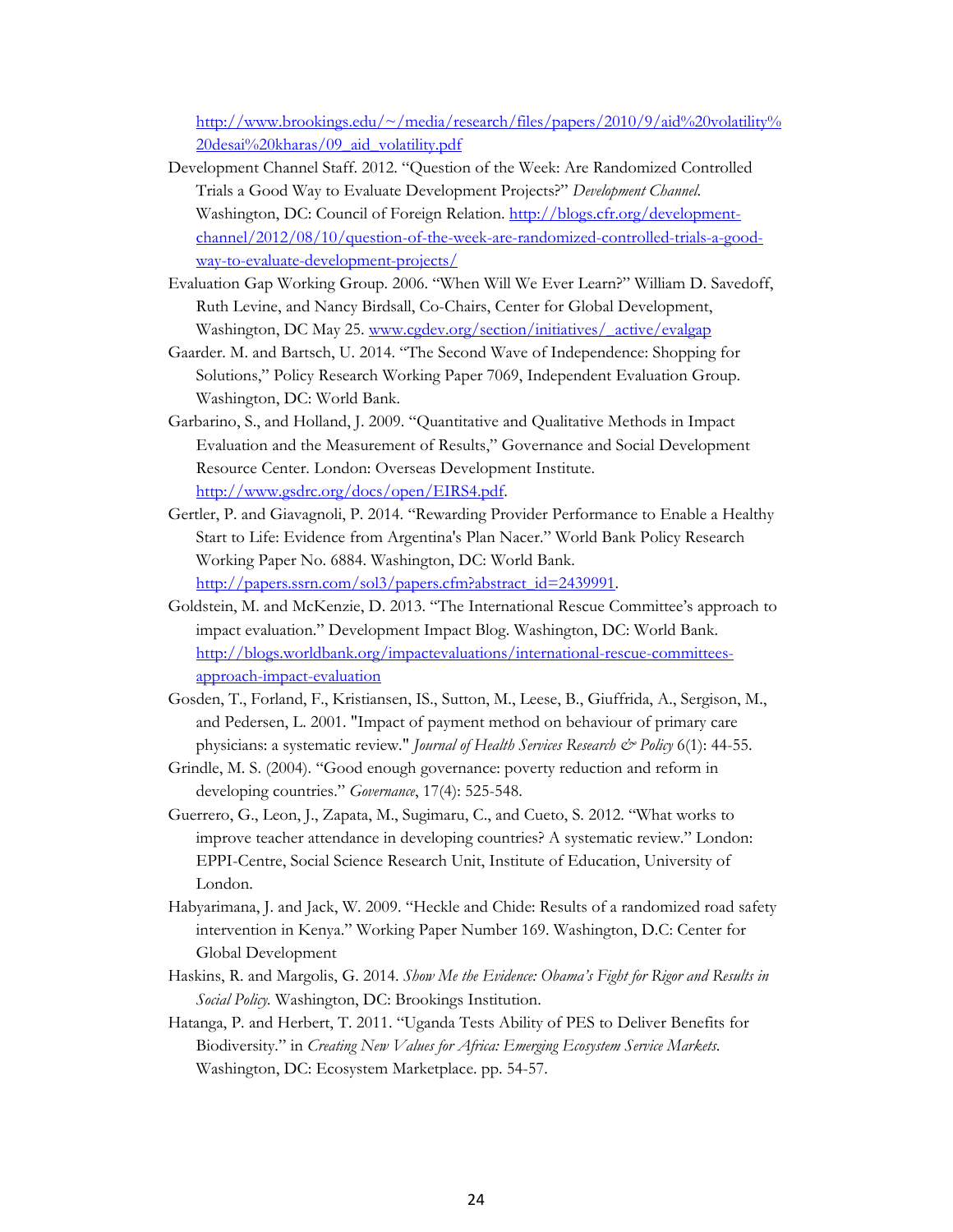http://www.undp.org/content/dam/undp/library/Environment%20and%20Energy/bi odiversity/PES%20in%20Africa\_12-29-11.pdf

- Haushofer, J. and Shapiro, J. 2013. "Household Response to Income Changes: Evidence from an Unconditional Cash Transfer Program in Kenya." http://www.princeton.edu/~joha/publications/Haushofer\_Shapiro\_UCT\_2013.pdf.
- Independent Evaluation Group (IEG). 2012. "World Bank Group Impact Evaluation: Relevance and Effectiveness." Washington, DC: World Bank. http://ieg.worldbankgroup.org/Data/reports/impact\_eval\_report.pdf
- International Initiative for Impact Evaluation (3ie). "Systematic Reviews." Last modified 2012. http://www.3ieimpact.org/en/evidence/systematicreviews/?q=&title=&author=&published\_from=&published\_to=&funded=on
- Jacquet, P. 2006. "Evaluations and Aid Effectiveness." in N. Birdsall, ed. *Rescuing the World Bank: a CGD working group report and selected essays.* Washington, DC: Center for Global Development. pp. 171-182.
- Karlan, D. and Goldberg, N. 2007. "Impact Evaluation for Microfinance: Review of Methodological Issues." Washington, DC: World Bank. http://siteresources.worldbank.org/INTISPMA/Resources/383704- 1146752240884/Doing\_ie\_series\_07.pdf.
- Kavanagh, Matthew M. 2014. "The Politics of Transition and the Economics of HIV: AIDS & PEPFAR in South Africa." Health Global Access Project, University of Pennsylvania. January. http://www.health-e.org.za/wp-content/uploads/2014/01/Politics-of-Transition-Report-AIDS-South-Africa.pdf
- Kharas, H. 2008. "Measuring the Cost of Aid Volatility" Wolfensohn Center for Development, Working Paper 3. Washington, DC: The Brookings Institute. http://www.brookings.edu/~/media/research/files/papers/2008/7/aid%20volatility% 20kharas/07\_aid\_volatility\_kharas.pdf
- Kiplesund, S. and Morton, M. 2014. "Gender-based violence prevention: lessons from World Bank impact evaluations." enGender Impact: the World Bank's Gender Impact Evaluation Database. Washington, DC: World Bank. http://documents.worldbank.org/curated/en/2014/04/19456525/gender-basedviolence-prevention-lessons-world-bank-impact-evaluations
- LSHTM (London School of Hygiene & Tropical Medicine). 1979-Present. *Karonga Prevention Study*. London. http://www.lshtm.ac.uk/eph/ide/research/kps/#
- MCC (Millennium Challenge Corporation). 2013. "Independent Evaluations." http://www.mcc.gov/pages/results/evaluations (Last modified 2013).
- MCC (Millennium Challenge Corporation). n.d. "The First Five Evaluations." Washington, DC: Millennium Challenge Corporation. http://www.mcc.gov/pages/features/firstfive-evaluations
- Mejía, F. 2014. "Laptops, children and Darth Vader" *Development that works. Effectiveness Blog.* Washington, DC: Inter-American Development Bank. http://blogs.iadb.org/desarrolloefectivo\_en/2014/09/19/laptops-children-darthvader/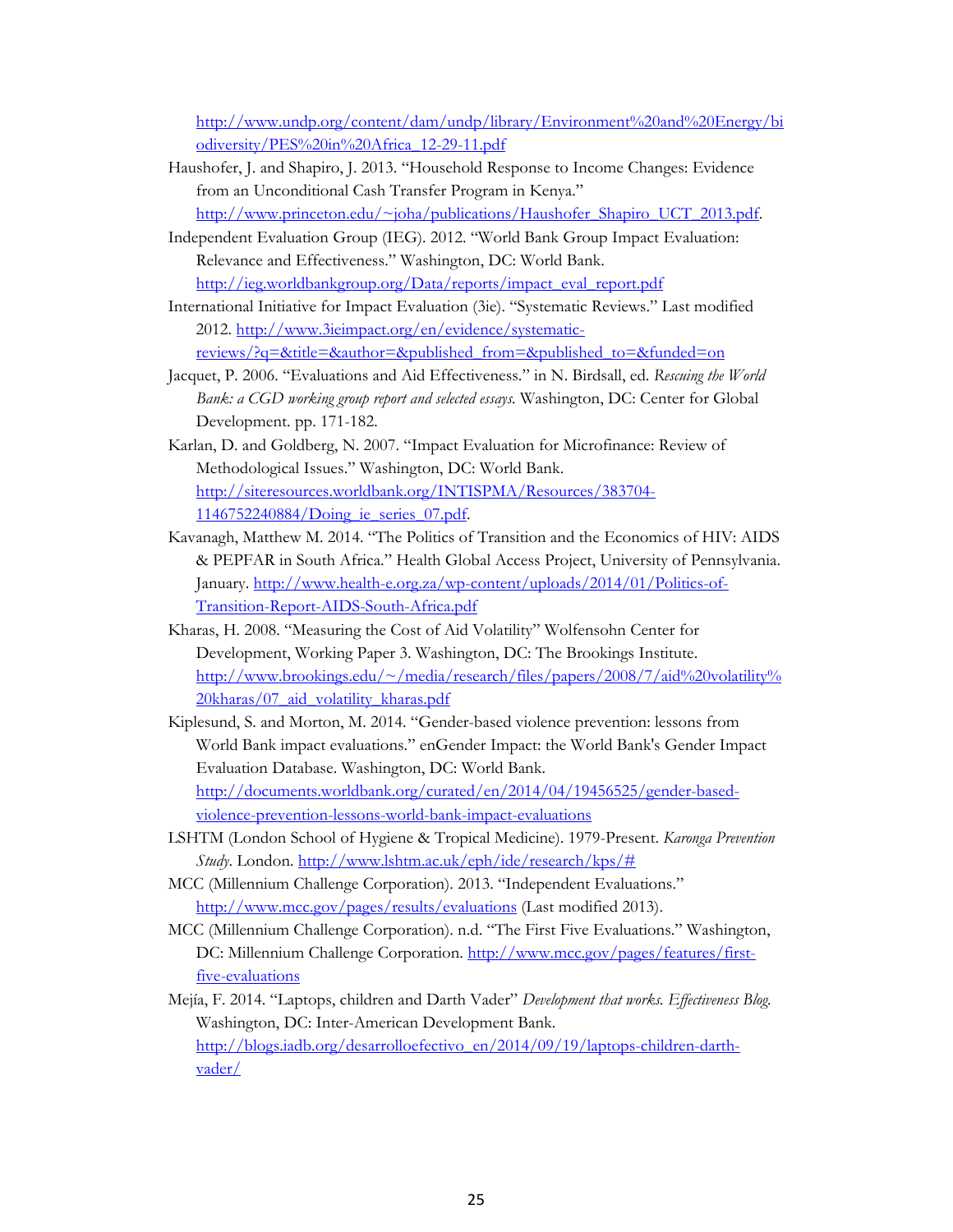- Office of Adolescent Health. "Teen Pregnancy Prevention." Last modified 2014. Washington, DC: U.S. Department of Health & Human Services. http://www.hhs.gov/ash/oah/oah-initiatives/tpp/
- Pritchett, L. 2002. "It pays to be ignorant: a simple political economy of rigorous program evaluation." *The Journal of Policy Reform,* 5(4): 251-269.
- Pritchett, L. 2013. "RCTs in Development, Lessons from the Hype Cycle." *Global Development: Views from the Center.* Washington, DC: Center for Global Development. http://www.cgdev.org/blog/rcts-development-lessons-hype-cycle
- Result for Development. 2013. "RFD and Harvard Kennedy School Awarded \$8.1 Million to Research Government Accountability and Transparency in Indonesia and Tanzania." *Press Release*. Washington, DC: Results for Development. http://r4d.org/aboutus/press-room/r4d-and-harvard-kennedy-school-awarded-81-million-researchgovernment-accountabi
- Rossi, Peter Henry, Mark W. Lipsey, and Howard E. Freeman. 2003. *Evaluation: A systematic approach*. Sage publications.
- Savedoff, W. D. 2014. "End the Evaluation Wars: A Plea to Shift from the Abstract to the Specific." *Global Development: Views from the Center*. Washington, DC: Center for Global Development. http://www.cgdev.org/blog/end-evaluation-wars-plea-shift-abstractspecific
- Schochet, P., Puma, M., and Deke, J. 2014. "Understanding Variation in Treatment Effects in Education Impact Evaluations: An Overview of Quantitative Methods," National Center for Education Evaluation and Regional Assistance. http://ies.ed.gov/ncee/pubs/20144017/pdf/20144017.pdf.
- Strange, A., Parks, B. C., Tierney, M. J., Fuchs, A., Dreher, A., Ramachandran, V. 2013. "China's Development Finance to Africa: A Media-Based Approach to Data Collection." CGD Working Paper 323. Washington, DC: Center for Global Development. http://www.cgdev.org/publication/chinas-development-finance
- Van Herck, P., De Smedt, D., Annemans, L., Remmen, R., Rosenthal, M. B., and Sermeus, W. 2010. "Systematic review: effects, design choices, and context of pay-forperformance in health care." *BMC Health Services Research* 10(1):247. http://www.biomedcentral.com/1472-6963/10/247
- Villamor, M. 2014. "Experiments in development: Time to rethink RCTs?" *Devex*. Washington, DC: DEVEX. https://www.devex.com/news/experiments-indevelopment-time-to-rethink-rcts-84344
- Waddington, H., White, H., Snilstveit, B., Hombrados, J. G. Vojtkova, M., Davies. P., Bhavsar, A., Eyers, J., Koehlmoos, T. P., Perricrew, M., Valentine, J. C. and Tugwell, P.2012. "How to do a good systematic review of effects in international development: a tool kit," *Journal of Development Effectiveness*, 4(3):359-387, September.
- White, H. 2009. "Theory-based impact evaluation: principles and practice." *Journal of development effectiveness,* 1(3): 271-284.

http://www.tandfonline.com/doi/abs/10.1080/19439340903114628#.VElwIvl4pNM

White, H. 2013. "An introduction to the use of randomised control trials to evaluate development interventions," *Journal of Development Effectiveness,* 5(1):30-49.